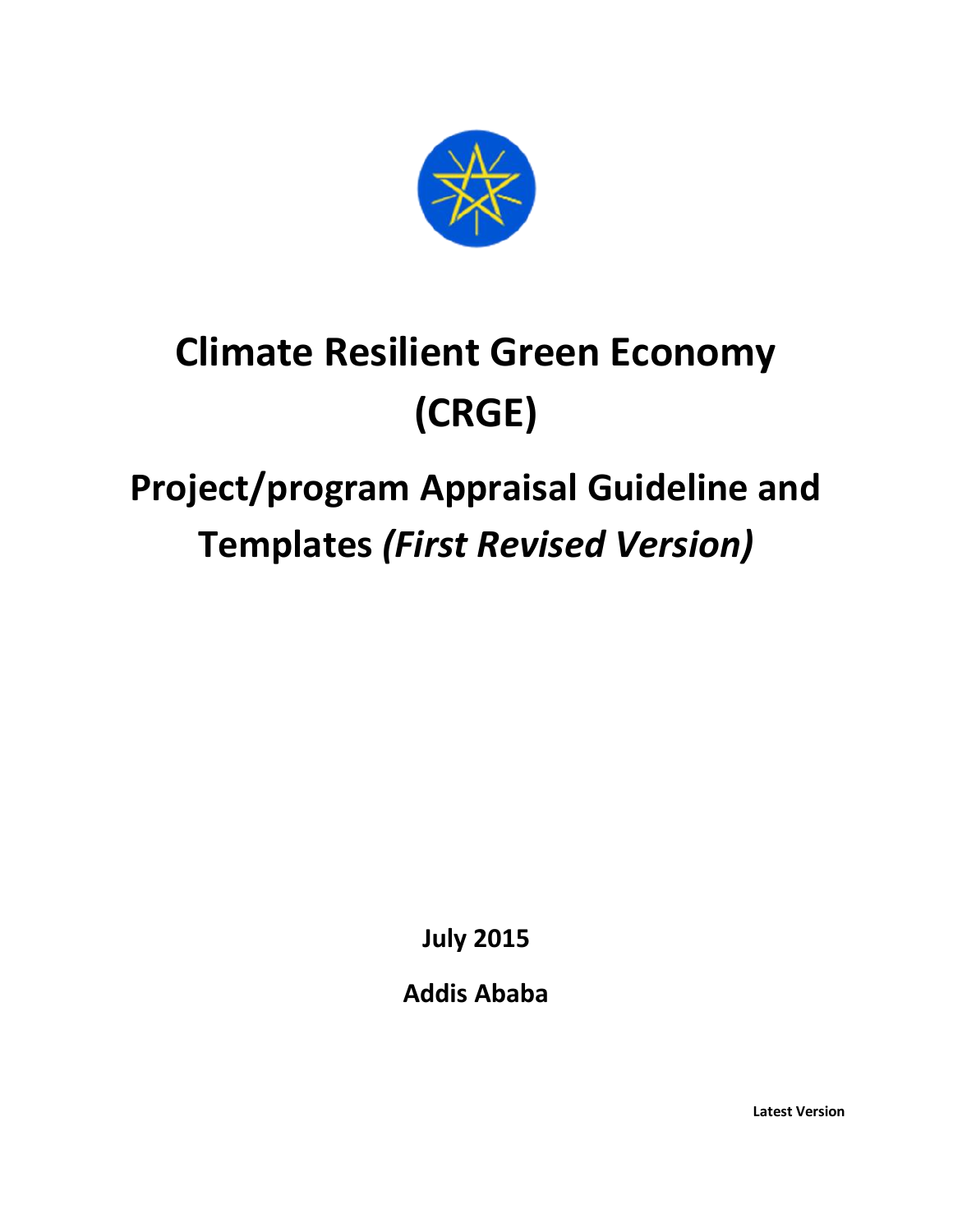#### **1. BACKGROUND**

 $\overline{a}$ 

The CRGE Facility mobilizes and manages funds and resources on behalf of the Government of Ethiopia. The CRGE Facility seeks to investment resource under management efficiently and strategically to support the implementation of the CRGE-GTP<sup>1</sup>.

At the macro and sector levels proposed investments should be aligned with GTP/CRGE targets and demonstrate that proposed investments have:

- **Relevance**: to the GTP/CRGE plans and targets at macro, sector and regional or woreda levels
- **Impact**: Effective, efficient and have short and longer term impacts, and;
- **Deliverability**: within resource and time constraints.

It also assesses the risk of the proposed investments, including:

### **Financial risk:** Credibility and depth of economic and financial analysis Exchange rate risk (if procurement, borrowing or performance of investment is materially affected by changes in exchange rates on ETB and international currencies in use by the Facility or the EE) Interest rate risk (if borrowing or performance of investment is materially affected by changes in interest rates on ETB or international currencies in use by the Facility or the EE) Clarity and reasonableness of pathway of financial flow and reporting Credibility of EE in terms of financial management to manage funds and regularly report Performance risk (failure to adhere to terms) Risks of non-performance to the Facility portfolio **Non-Financial risk: Delivery and implementation** Meeting strategic objectives and investment criteria Non-delivery and underperformance Reputational risk (adverse effect on credibility) Operational risk (staffing risks and other business disruption risk).

<sup>&</sup>lt;sup>1</sup> The specific goals and targets of the CRGE Facility are outline in the Facility M&E manual.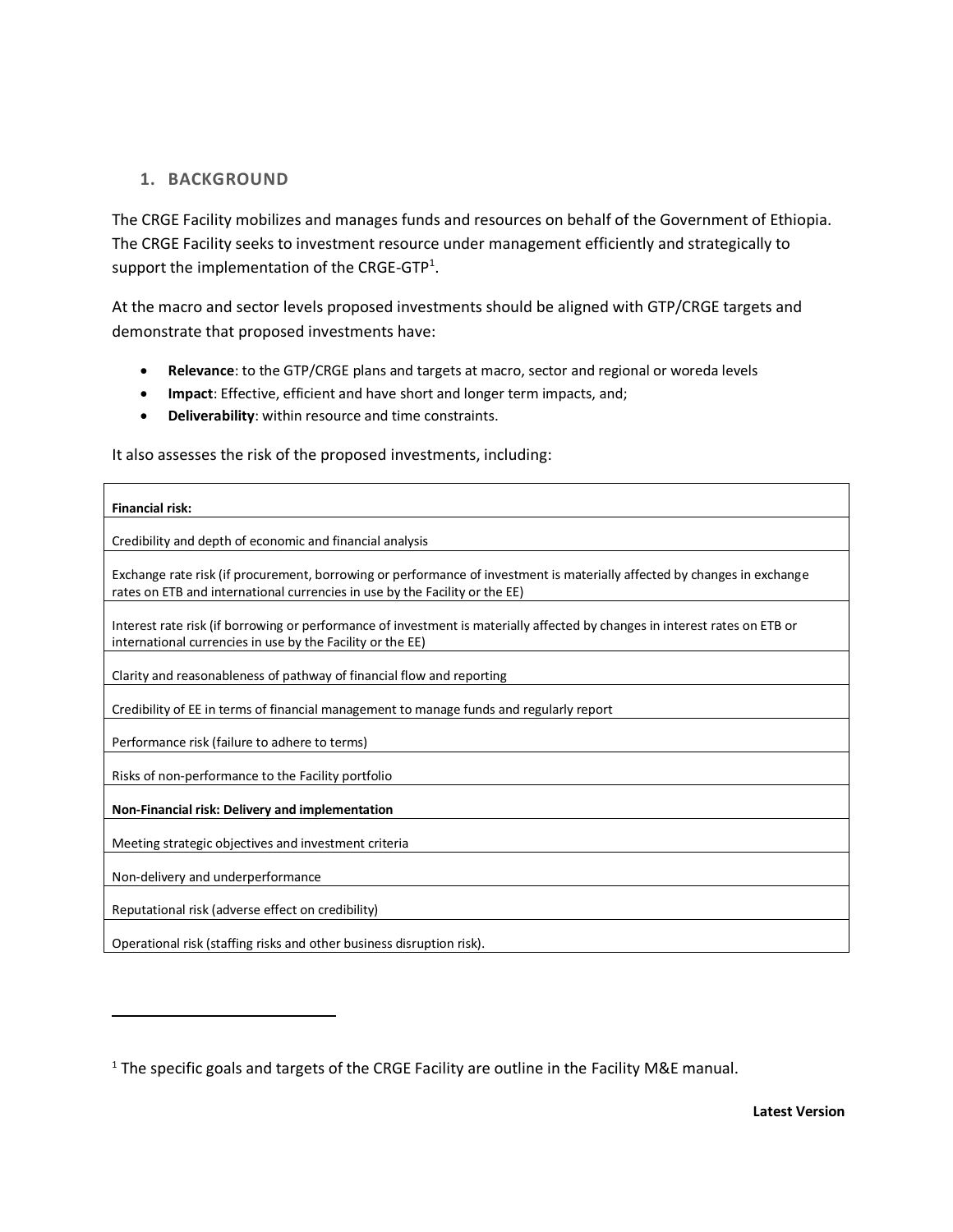Proposed investments submitted to the CRGE Facility are appraised by the Secretariat. This manual outlines the investment appraisal process used by the CRGE Facility.

#### 2. APPRAISAL PURPOSE:

The Investment Appraisal process has been designed to:

- Provide additional guidance and information to improve Investment proposals
- Demonstrate impacts within the investment timeframe
- Prevent or minimize the risks
- Reduce or eliminate duplication and overlap
- Provide constructive and informative feedback to investment proponents (IEs and EEs)

This evaluation template contains guidance explanations and evaluation template forms for the review and appraisal of proposed investment for the CRGE Facility. The aim is to assist evaluators in carry out a comprehensive evaluation of proposals submitted to the CRGE Facility.

As the evaluators work through the proposals, they should respond to evaluation questions, making comments and recommendations and scoring and grading the proposals. Evaluators should provide constructive criticism to project proponents as part of the goal of strengthening proposals.

#### 2.1 APPRAISAL PROCESS:

 $\overline{a}$ 

| 1. | Request for proposals from the CRGE Facility                              |
|----|---------------------------------------------------------------------------|
| 2. | Preparation of Investment proposals by IE and EEs                         |
| 3. | Submission of concepts to the CRGE Facility - Optional depending on RFP   |
| 4. | Pre-appraisal check2                                                      |
| 5. | First appraisal                                                           |
| 6. | Decision to develop concepts to full investments                          |
| 7. | Submission of draft full investment                                       |
| 8. | Appraisal and feedback to sectors and support for revisions (iterative)   |
| 9. | Final submission and appraisal                                            |
|    | 10. Investment decision by CRGE Facility Management Committee (CRGE-F-MC) |
|    | 11. Legal and funding arrangements                                        |

 $2$  Description of The Pre-appraisal check including a template is presented as annex 1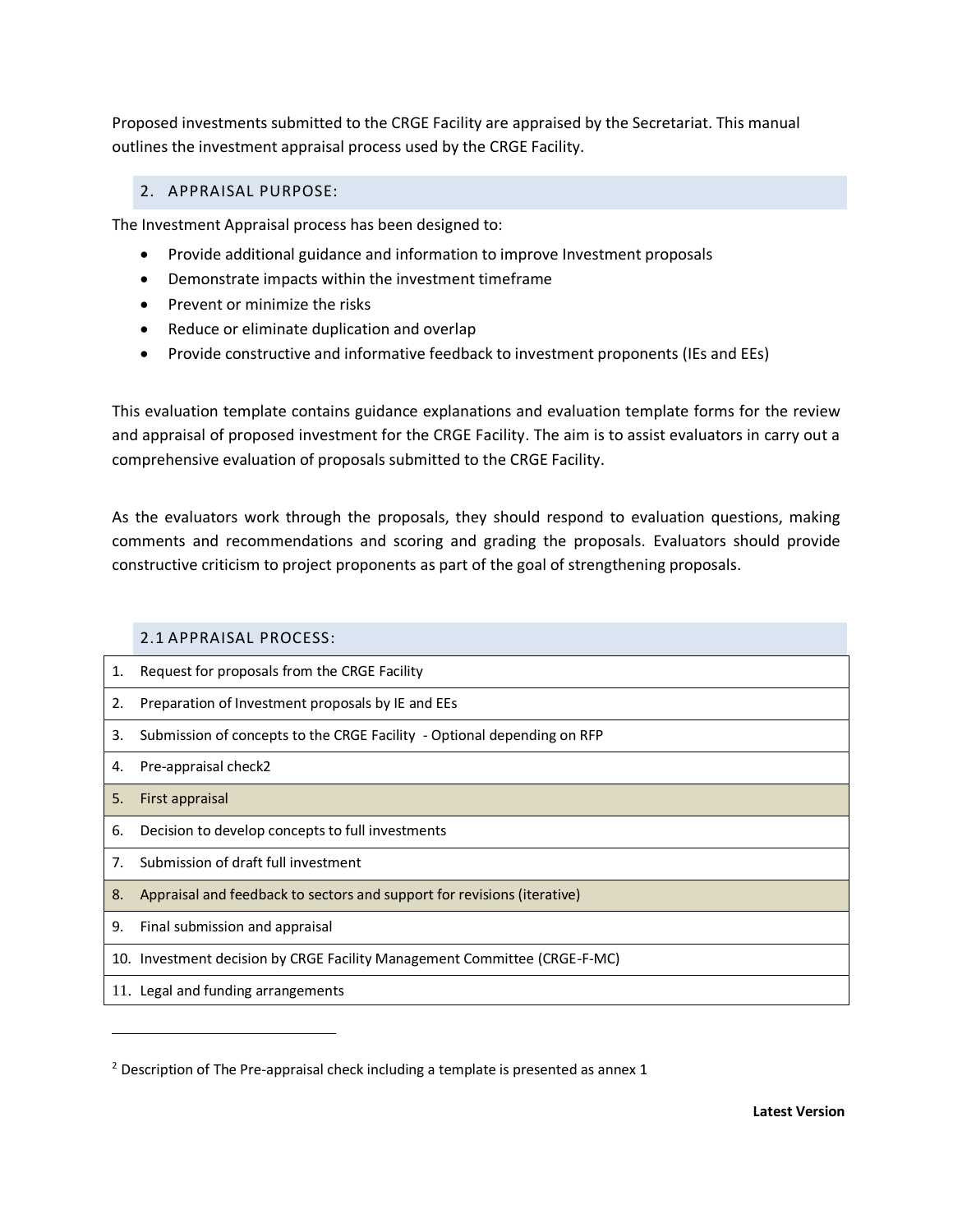Steps 4 and 7 and where this appraisal process is used.

As and when investments are approved, the Facility will transfer funds through the relevant channels to begin implementation as soon as possible. The following steps will be taken:

- Fund transfer
- Monitoring and reporting
- Evaluation and learning

These are explained in detail in the operational manual.

#### 2.2 STRUCTURE AND CONTENT OF INVESTMENT PROPOSALS

Investment proposals should follow the government of Ethiopia "Guidelines for public sector projects" (MOFED 2004). This is comprehensive guide to structuring and appraising public investments and should be used as the primary and foundational tools for appraising investments in Ethiopia. The appraisal process outlined in this document is in addition to the "Guidelines for public sector projects" and does not replace or duplicate it.

The public sector project appraisal guideline covers economic, financial, technical, environmental, social, and legal appraisal of proposed project. However, it is to be noted that this appraisal criterion are to be applied in line with the nature and characteristics of climate/environment finance and to extent that it provides relevant decision support information.

Technical Appraisal is concerned with ascertaining technical feasibility. It is about assessing project's ability to meet its objectives using a technology and standards which are appropriate to the circumstances of the country. Technical feasibility study forms the basis of technical appraisal. Issues captured include, but not limited to, size (e.g. future demand and supply of goods and services provided by the project; scale of recurrent cost etc.); location ( availability of suitable site for the project ; government priorities); timing (is the demand for the good and services produced by the project is currently sufficient); and technology package ( ability to utilize local resource e.g labor; can be operated under the existing circumstance; is O&M easy?)

Environmental and social safeguard appraisal is conserved with the identification, analysis and management of the potential impact of the project on environment and community, including gender dimensions. This assessment will be undertaken in accordance with the ESSF approved by the Government of the Federal Democratic Republic of Ethiopia, which is also aligned with the accepted international practice.

Financial appraisal for public sector projects is concerned with determining long term budgetary implication and provide adequate financing plan; profitability and provide management information such as the cost of O&M.

Economic appraisal on the other hand is concerned with the assessment of project's costs and benefits from the national point of views, in other words it is about analyzing the impact of the project on the national economy. The guideline also suggests that some projects, because of the nature, scale, and if anticipated not to have negative externalities, may not need to undergo economic analysis.

Legal/ institutional analysis is concerned with understanding the institution and the environment it operates. Two focus areas are the organizational structure and its suitability for the purpose and if the body's management is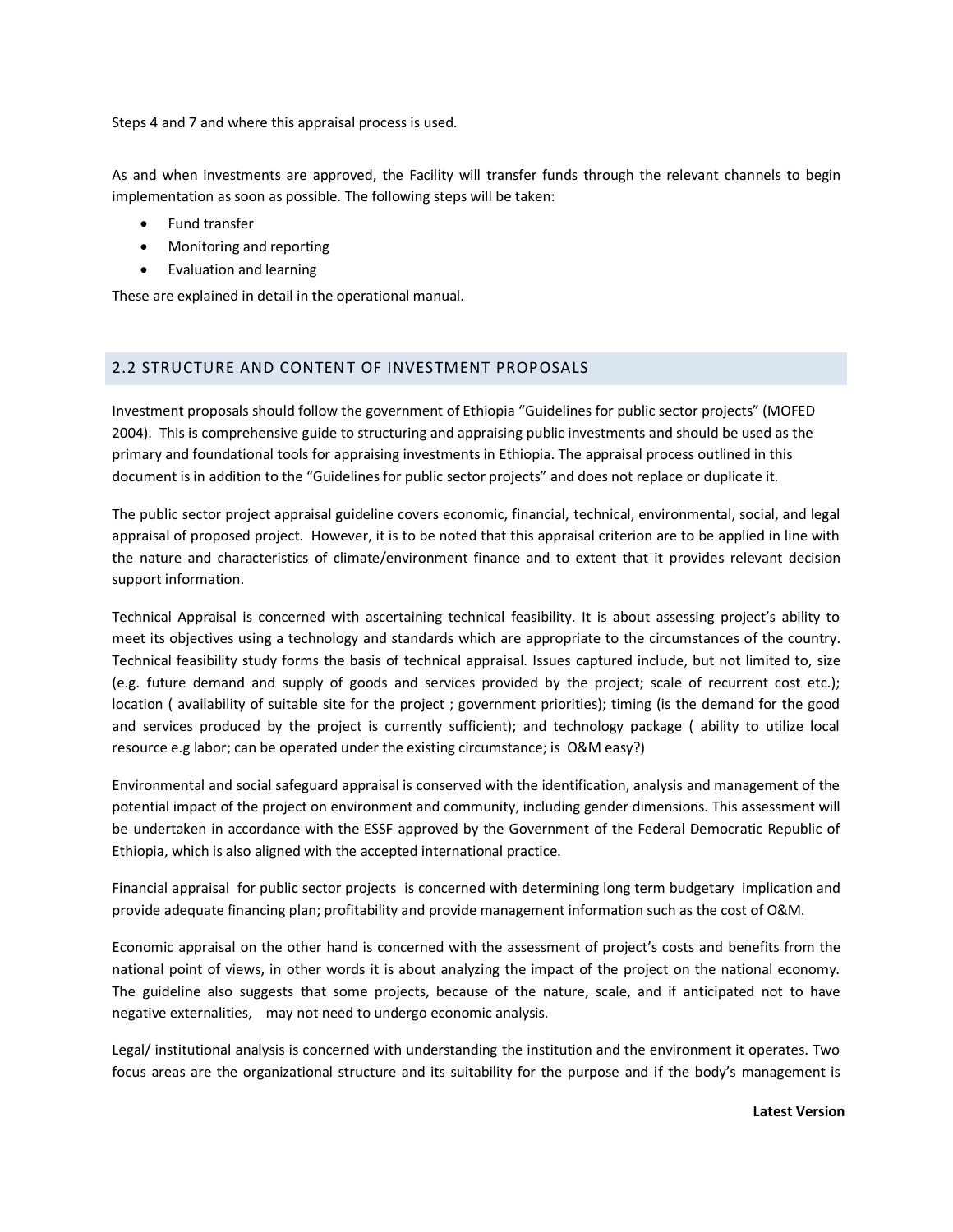adequate to discharge the function of the project management. Consequently, the assessment include the legal framework and institutional settings, including the mandate, existing legal system, constitutional obligations, the interest and consent of other stakeholders and perception of other interest group.

Note that private sector investments, through the private sector window of the Facility, will follow the specific guidelines of the Specialist Financial Intermediary through which funding will flow and will be tailored to the conditions of the finance available.

#### CONTENT:

All investment proposals should contain the following sections:

- 1. Executive summary (with log frame)
- 2. Background
	- a. Problem analysis
	- b. Demand assessment
	- c. Stakeholder analysis
	- d. Policy context and implications
- 3. Objectives and rationale for the proposed investment
- 4. Implementation plan
- 5. Activities to be implemented (including technical designs)
- 6. Inputs and costs
- 7. Management, Organisational and Institutional context
- 8. Benefits and Justification
- 9. Environmental and Social Impacts
- 10. Financial plan (including all sources of programme/project finance)
- 11. Sustainability (including arrangement for handover, operations, maintenance or termination)
- 12. Assumptions, Risks and Risk Management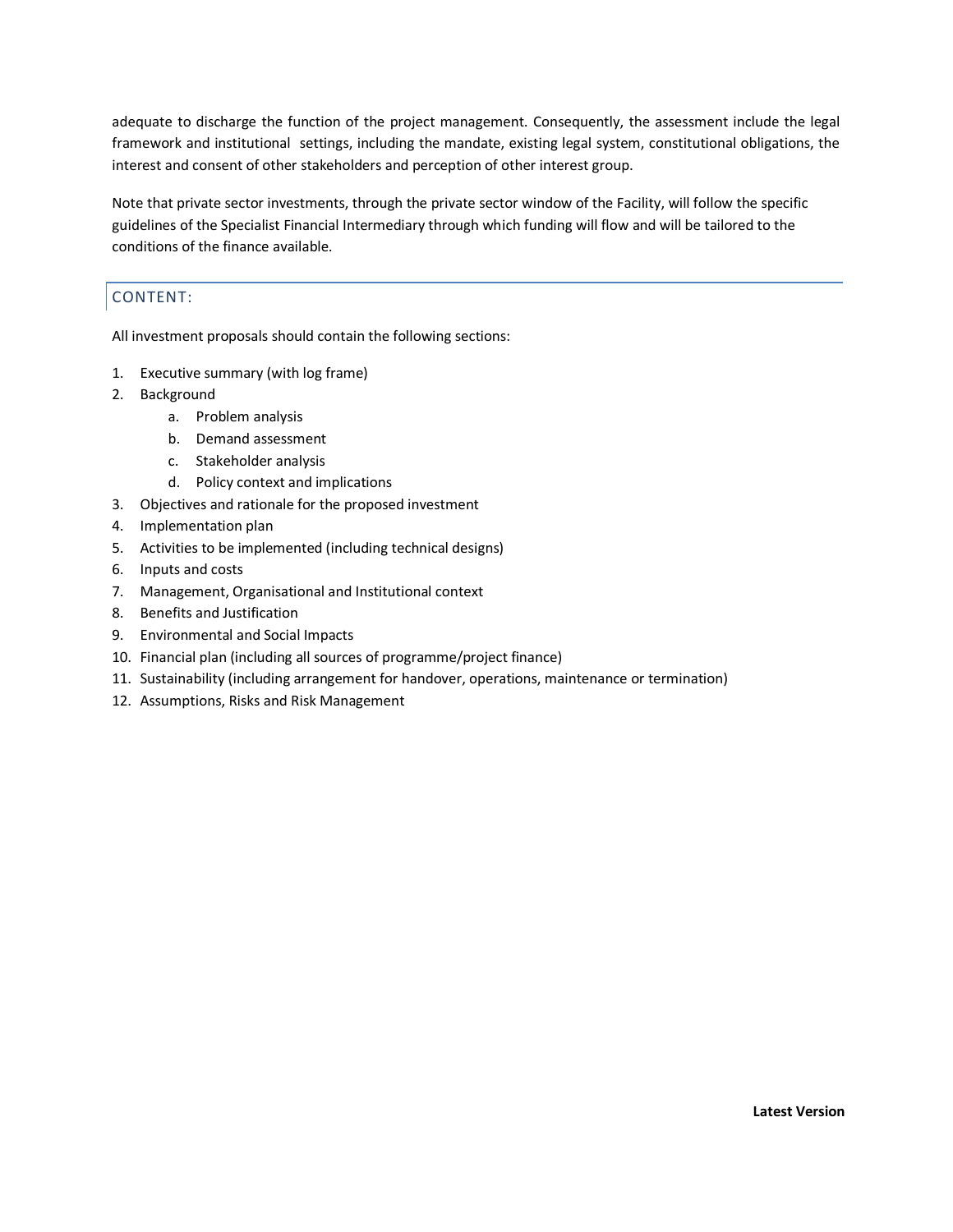#### **GUIDANCE AND EVALUATION TEMPLATES**

#### OVERALL GUIDANCE

- Each proposal should be independently evaluated by a team of at least two evaluators.
- The evaluators should fill in provided template pages, qualitatively assessing the proposals against each criterion, noting evidence, examples and justifications and recording critical and constructive feedback.
- Each evaluator should award the appropriate score for each eligibility criterion, following the guidance provided to provide a quantitative assessment of each criterion.
- Evaluators will present their scores to the rest of the evaluation team, who will then collectively discuss and agree final scoring and recommendations before filling in the summary sheet, which allows the evaluators to compile their comments, agree the scores, and give a final recommendation for the proposal.
- Recommendations will go to the Facility Management Committee for consideration for funding allocation.

#### ENVIRONMENTAL AND SOCIAL SAFEGUARDS

All CRGE investment will undergo and analysis of Environment and Social risk. This will follow the government of Ethiopia Environment and Social Safeguards Framework (ESSG).

Initial high level screening of ESSG will be conducted to assess whether a project proposal may potentially trigger a safeguard. This is done in two stages:

- 1. Self-screening by programme proponents and IEs and;
- 2. High level screening by the CRGE Facility consistent with the ESSSG framework.

Projects that trigger safeguards will be subject to a rigorous process as outlined in the ESSSG. Priority will be given to proposals that do not trigger safeguards.

#### CRITERIA FOR APRAISAL:

**Criteria 1: Relevance:** An assessment of how relevant this proposal is to the CRGE vision. Proposals should be already prioritised in the GTP, the Green Economy Strategy or the relevant Climate Resilience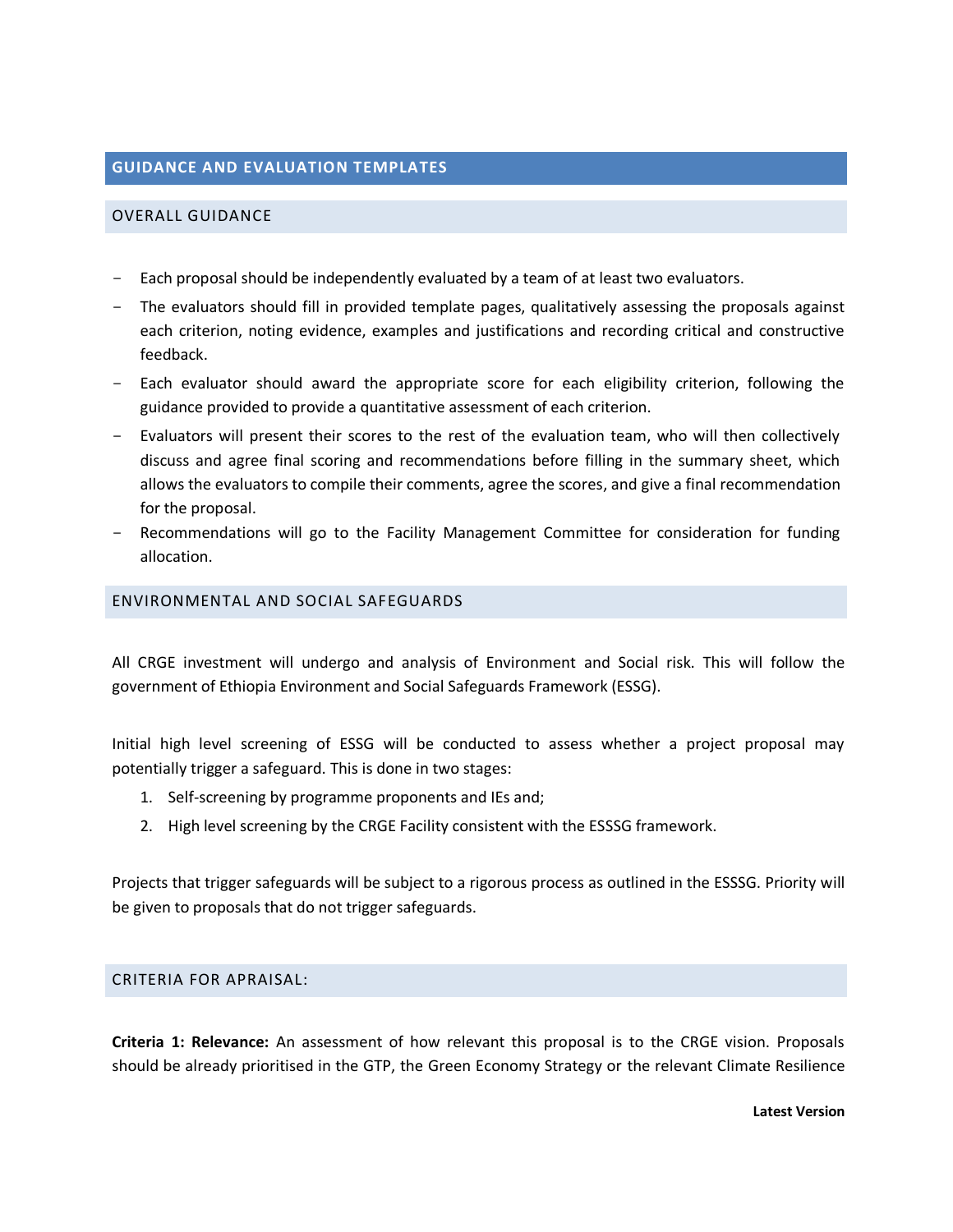Strategy. In any case, proposals must clearly demonstrate how they respond to the CRGE agenda. Preference will be given to projects that demonstrate relevance in multiple dimensions.

**Criteria 2: Impact** An evaluation of the impacts (short-term, medium-term and long-term) of the project within and beyond its funding period from the CRGE Facility. Preference will be given to projects that can demonstrate an impact beyond the lifetime of the project. For example:

- If it has a catalytic impact i.e. if the actions of the project positively contribute for instance to decreasing risk or by removing regulatory or other barriers. Or if it leverages additional resources.
- If it results in a step-change in progress rather than an incremental change for example, if it leads to a significant increase in progress towards a relevant GTP/CRGE target.

**Criteria 3: Deliverability** An assessment of whether the project is well designed and can be delivered within the timeframe, and whether sufficient detail has been given to the implementation mechanism.

**Criteria 4: Risk – Financial and non-financial.** An assessment of multiple risk dimensions using risk management framework and interpretation of likelihood, impact and management strategies

Proposals that score strongly on all criteria should be recommended for funding. Preference will be given to projects that score highly in multiple dimensions. Technical support will be provided to improve proposals against all three criteria.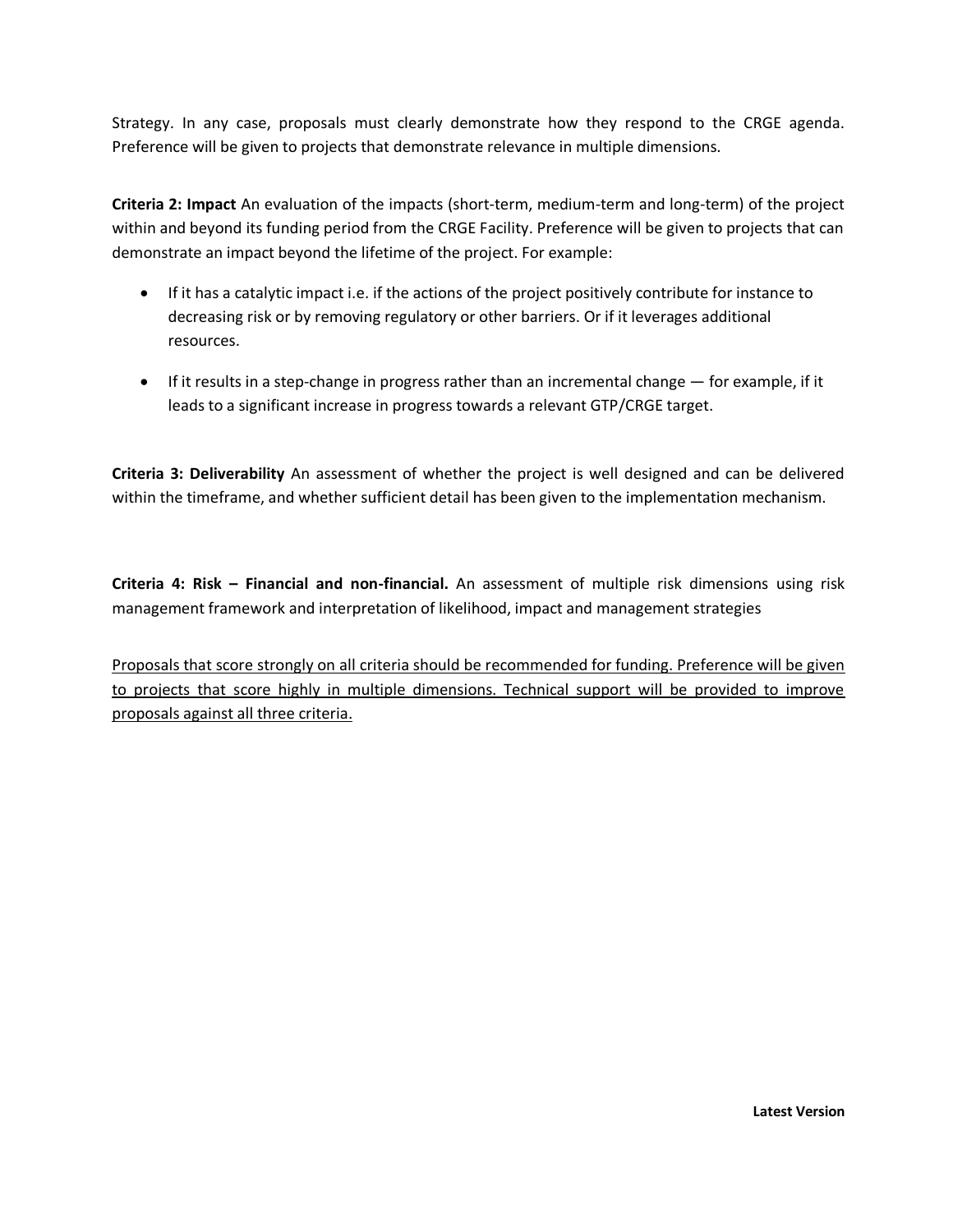#### **A. CRITERIA 1: RELEVANCE**

The evaluator should consider the relevance of the project to the GTP and CRGE objectives.

For the FTI evaluation, the following guiding questions should be considered:

- Has the project already been justified elsewhere i.e. is it a relevant GTP target? Is it a priority area in the GE Strategy? Is it a priority in a CR Strategy or other existing sectoral strategies, which contribute to vulnerability reduction?
	- $\circ$  If the project is a contribution to GTP then it should state the relevant GTP targets, progress to date and how much the project contributes to progress towards the target.
	- $\circ$  If the project is a priority area in the Green Economy strategy, then the proposal should quantify the contribution of the project
	- $\circ$  If the project is a priority in a Climate Resilience strategy, then the proposal should clearly articulate the impact on climate resilience.
- If the project has not already been justified elsewhere (e.g. in the GTP), then the proposal should explain why this project approach is the right solution to an identified problem (see annex 1 for barrier analysis methods).
- Has the impact been clearly explained? There should be a clear evidence base to justify this impact, and where relevant, robust quantitative analysis should be used.
- Have the assumptions underpinning the analysis been clearly defined and have references to existing analysis been clearly laid out and explained.
- Review the proposal and summarise your comments as clearly and constructively as possible. The tables below identify key issues and information that the evaluator needs to review.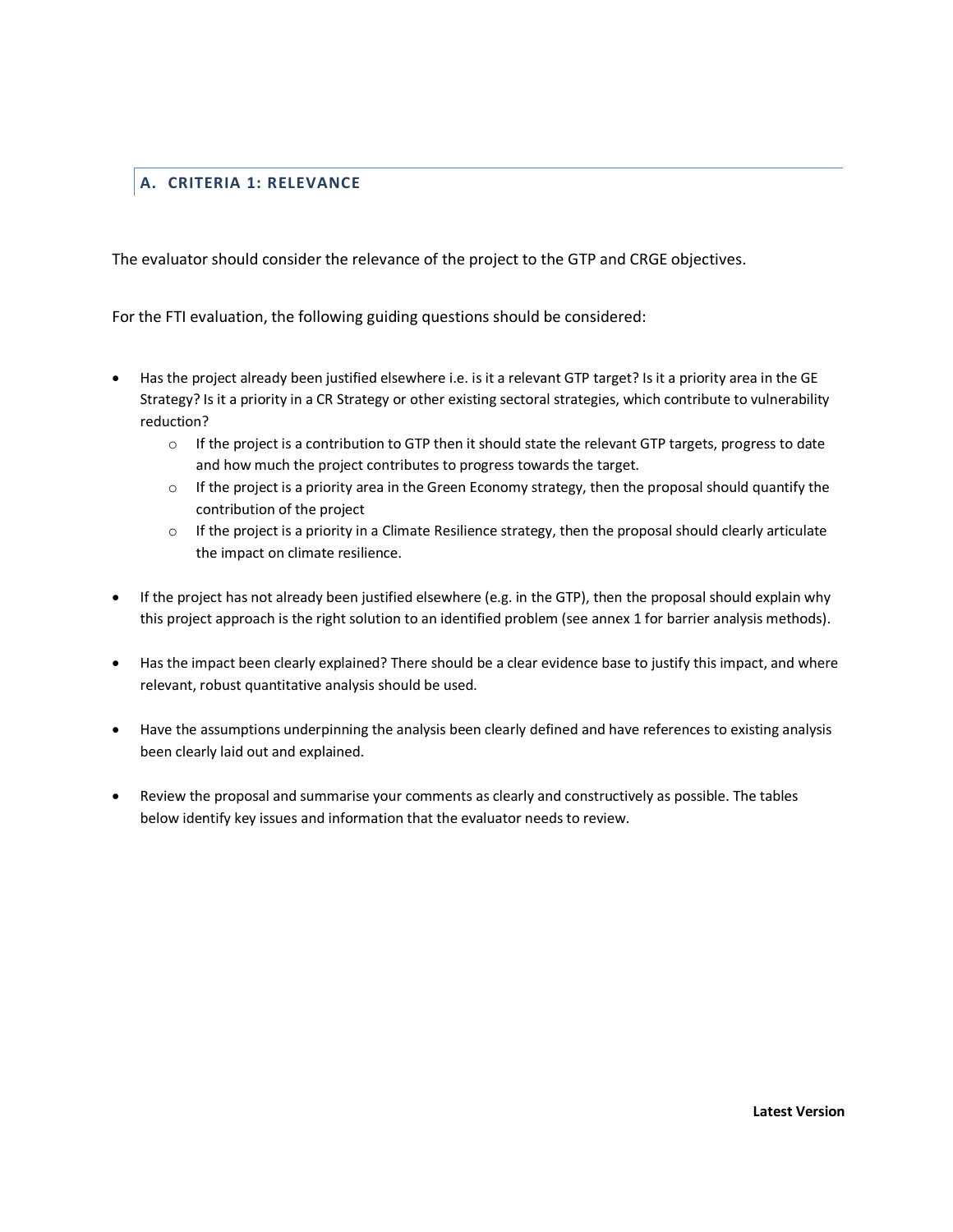#### **1. RELEVANCE**

| <b>Criterion</b>                                                                                                                                                                          | Justification and<br>evidence | <b>Score</b> | <b>Recommendation for</b><br>Improvement |
|-------------------------------------------------------------------------------------------------------------------------------------------------------------------------------------------|-------------------------------|--------------|------------------------------------------|
| The project is relevant to GTP, particularly economic development and poverty reduction                                                                                                   |                               |              |                                          |
| The project is priority in the GE strategy in terms of emissions reduction potential                                                                                                      |                               |              |                                          |
| The project is priority in terms of adaptation, as outlined in the CR strategy (if it exists)                                                                                             |                               |              |                                          |
| The problems to be addressed described clearly and in detail                                                                                                                              |                               |              |                                          |
| Justification of proposed solutions: does the proposal clearly explains why this is the most<br>appropriate solution (comparing and contracting with alternatives and providing evidence) |                               |              |                                          |
| The project duplicates existing activities                                                                                                                                                |                               |              |                                          |
| The project is related to other proposals or existing programs                                                                                                                            |                               |              |                                          |
| <b>SCORE FOR RELEVANCE</b>                                                                                                                                                                |                               |              |                                          |

*1-3= Unclear justification for the project and the problem context. Limited or poor quality evidence and explanations; duplication of activities and not related to existing programmes/targets.*

*4-6= Clear explanation of relevance to either GTP and the GE/CR strategies with justification for the project, problem is well outlined, potential for duplication is limited and it is related to existing programmes*

*7-10= the project has clear justification for need and has impacts in multiple dimensions (GTP/CRGE). Good use of evidence, well-referenced and clear analysis with solid assumptions and assessment methods.*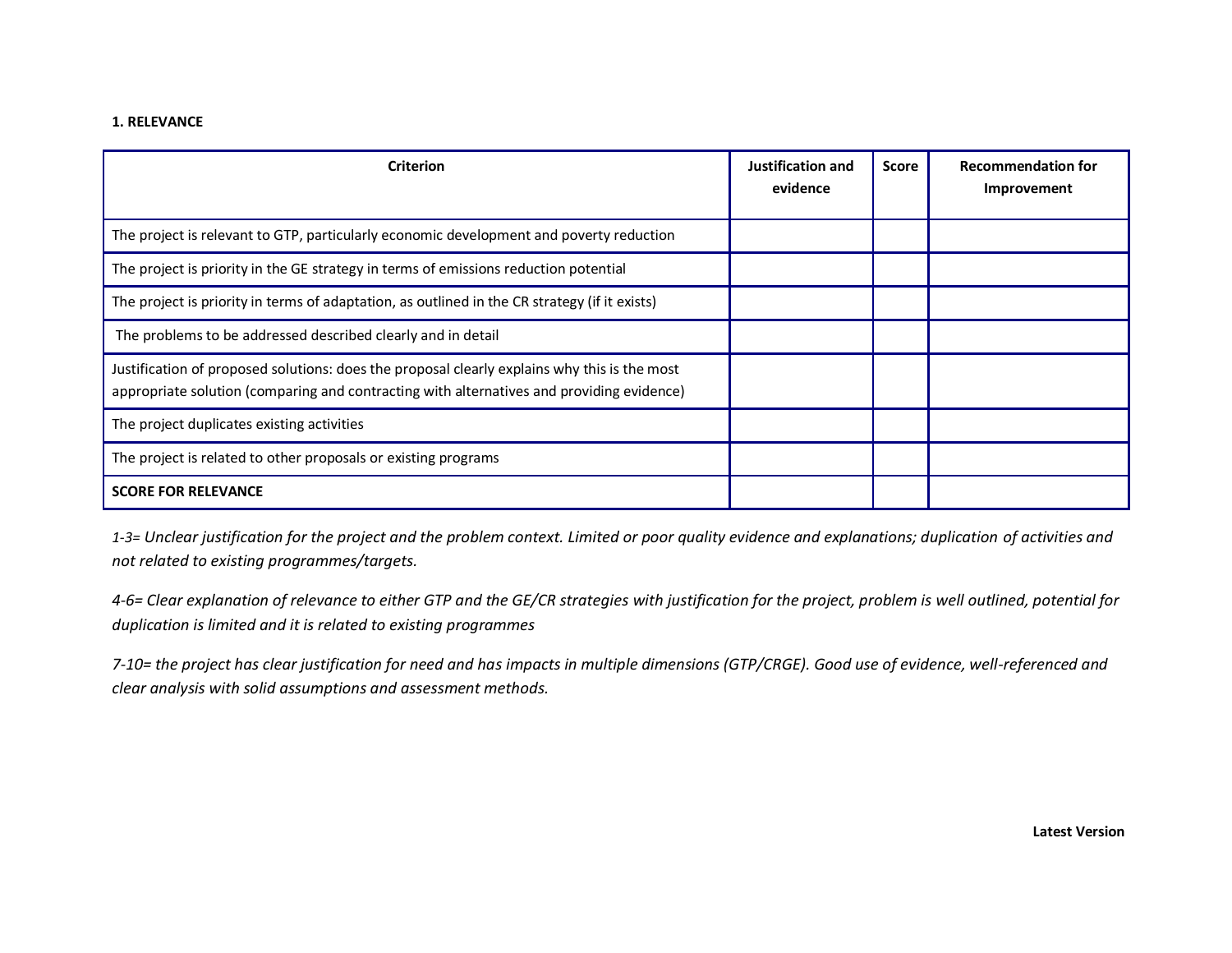#### **B. CRITERIA 2: IMPACT**

The evaluator should consider the impact of the project. This should include short to medium-term impacts within the funding timeframe.

There should be qualitative arguments and discussion and a clear evidence base to justify impacts. Where relevant, robust quantitative analysis should be used.

Assumptions and analysis should be clear and relevant indicators provided.

For example:

- Clear references to more detailed analysis conducted elsewhere
- A cost-benefit analysis, quantifying the impacts and assessing their value for money
- Economic and Financial Analysis
- The proposal should clearly explain and justify the projects contribution to at least one of:
- Emissions reduction this should be quantified with assumptions clearly laid out. This should be in line with the UNFCCC greenhouse gas guidance or equivalent standards:
	- o TCo2e reduced as a result of projects/programmes
	- o Cost per tCO2eq decreased for mitigation projects/programmes
- Volume of finance leveraged (disaggregated by source)
- Vulnerability to climate change this is much harder to quantify, but this should focus on how the project will reduce the negative impact of climate change on either economic growth or poverty reduction efforts.
	- o Total number of direct and indirect beneficiaries (disaggregated by gender)
- Co-benefits the impacts of the project on wider economic, social or environmental vulnerability. For example, on poverty reduction, accelerating growth, or improving the status of women

Assumptions underpinning the analysis and references to existing analysis should be clearly laid out and explained. The evaluation should also assess the impact beyond the funding timeframe, in particular to assess how the relatively limited funding available can have additional impact beyond the funding timeframe. Preference will be given to projects that can show how fast-track investment can leverage further change. For example:

- Can it be replicated on a larger scale? If more funds were available, could it continue to scale up its impact?
- Does it have a potential to catalyse change does it trigger spontaneous replication, for instance by decreasing risk or by removing regulatory or other barriers?
- Does it leverage additional funding or finance? If so, how much more and from what sources?
- Does it result in a step-change in progress? For example, does it lead to a significant increase in the rate of progress towards a GTP target?
- Will it lead to a large shift in behaviour or the market share of a product?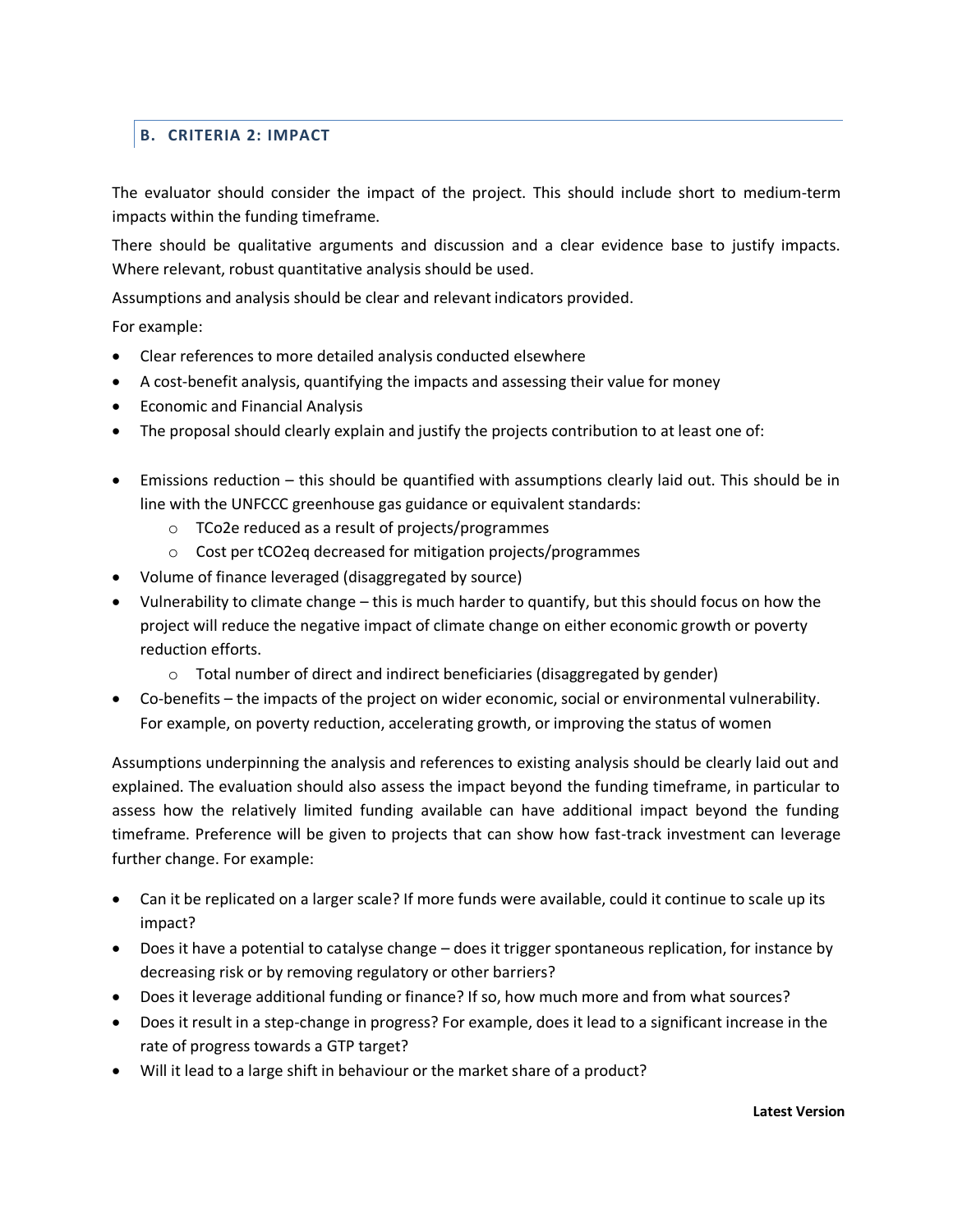#### **2. IMPACT**

| Question                                                                                                                                                 | <b>Justification</b> | <b>Recommendation for Improvement</b> |
|----------------------------------------------------------------------------------------------------------------------------------------------------------|----------------------|---------------------------------------|
| The proposal clearly define the expected<br>short and medium term results (1-2<br>year)                                                                  | $\blacksquare$       |                                       |
| the project has clear quantified impacts<br>on greenhouse gas emissions                                                                                  | п                    | $\blacksquare$                        |
| The project has articulated impacts on<br>climate vulnerability                                                                                          | $\blacksquare$       | $\blacksquare$                        |
| The project has other impacts related to<br>development and growth including jobs,<br>tax revenues and gender equality                                   | $\blacksquare$       |                                       |
| Cost benefit analysis conducted in line<br>with guidance on public sector<br>investments (benchmark to be<br>determined)                                 | $\blacksquare$       |                                       |
| Appropriate use economic valuation<br>tools used (as outlined in the appraisal<br>guidelines for public sector projects)<br>(benchmark to be determined) | $\blacksquare$       | $\blacksquare$                        |
| Financial evaluation tools used                                                                                                                          | п                    | ٠                                     |
| Justification provided for project                                                                                                                       | п                    | п                                     |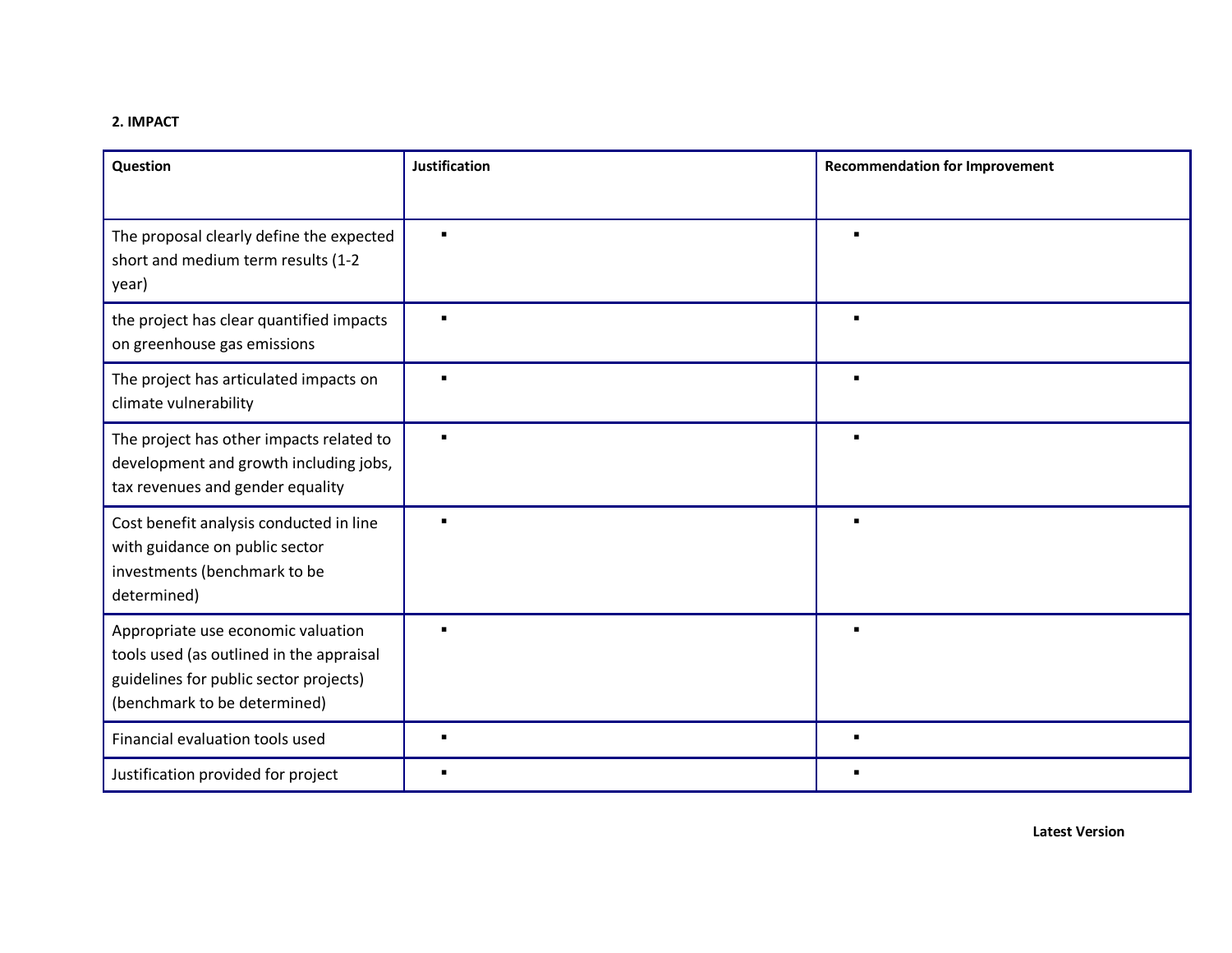| acceptance by beneficiaries                                                                                                                                                                                                   |                |  |
|-------------------------------------------------------------------------------------------------------------------------------------------------------------------------------------------------------------------------------|----------------|--|
| The investment cost justifies the<br>expected benefit (\$ invested for<br>benefit/impact achieved)                                                                                                                            |                |  |
| The proposal explains how the benefits<br>will be sustained over the long term<br>once Facility finance has finished, and<br>clear and logical flow between short<br>term outcomes/impacts and long terms<br>outcomes/impacts |                |  |
| The project can be replicated on a larger<br>scale                                                                                                                                                                            | $\blacksquare$ |  |
| The project will lead to a large shift in<br>behavior of beneficiaries and<br>institutions                                                                                                                                    |                |  |
| <b>Total SCORE FOR IMPACT</b>                                                                                                                                                                                                 |                |  |

*1-3= Limited or poor quality evidence of impacts, costs are not justified by the proposals benefits, no logical flow between short term impacts and longer term outcomes/impacts, analysis is unclear and not referenced, proposals shows limited potential for scale up and does not discuss the risks of un-sustainable intervention.*

*4-6= Clear identification of impacts, with good evidence and clear analysis to demonstrate the impacts. Impact could well be sustainable beyond the 2 year timeframe, but is unlikely to leverage further change. Logical flow between short term and long term outcomes exists*

*7-10= Project has clear short to medium term impacts and clear logical flow to sustained impacts beyond the 2 year funding timeframe, leverages further finance and change. Good use of evidence, well-referenced and clear analysis of benefits and costs.*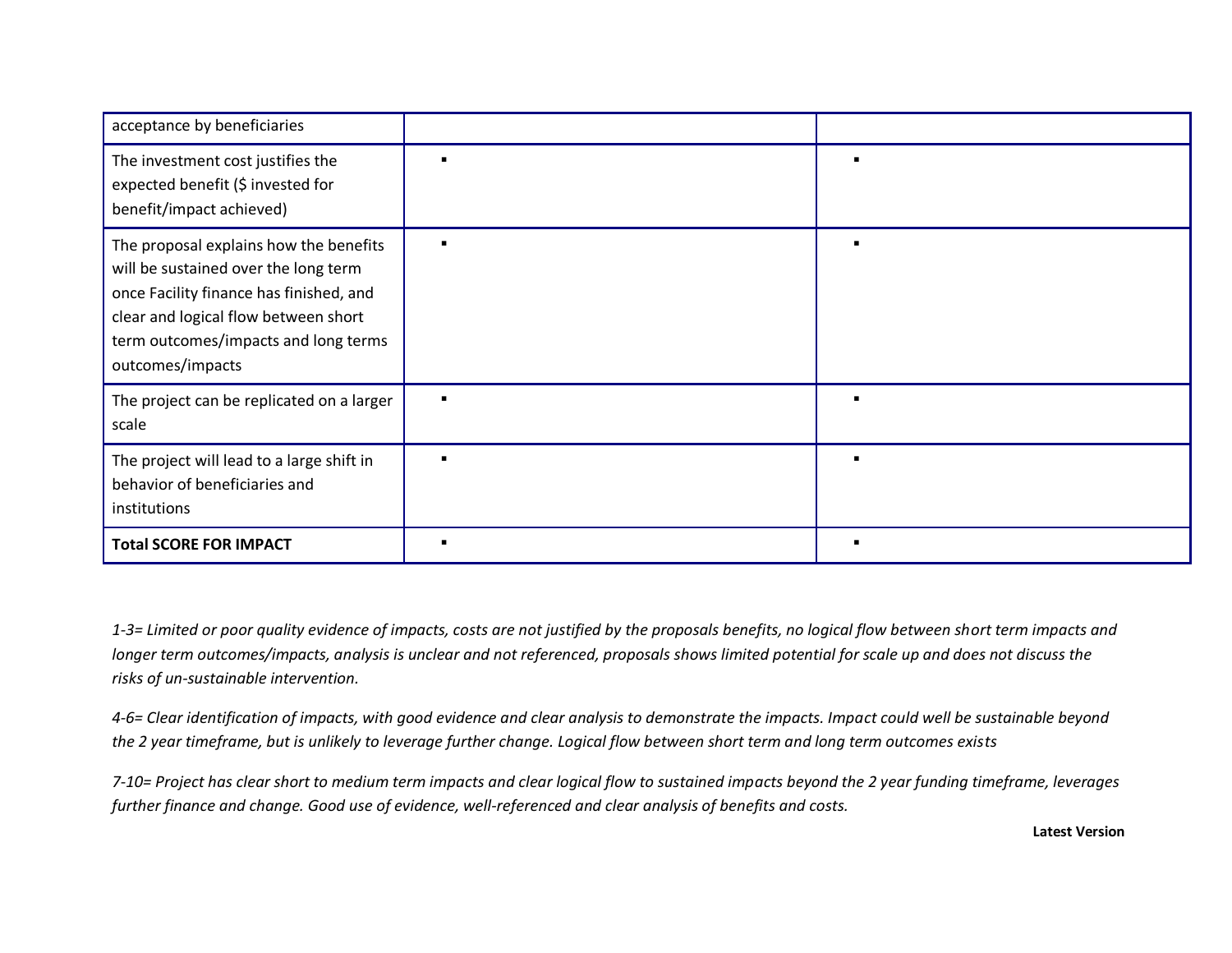#### **C. Criteria 3: Deliverability**

The evaluator should consider if the project can be delivered within the timeframe specified. One of the aims of the FTI process is to demonstrate that the CRGE Facility can deliver tangible results. Therefore, projects must be able to be delivered within the time period. If projects require the establishment of new institutions or processes, then this may negatively affect the ability to deliver within the time period as a lot of time will be consumed with setting up the project.

There should be a clear and logical implementation plan, detailing activities, roles and responsibilities. Preference will be given to projects that involve partnerships between e.g. Federal ministries, Regional governments, private sector, NGOs and academia.

Preference will be given to projects that use existing proven project management, financial disbursement and delivery systems.

- Do the implementation systems already exist? If so, are they effective? This should include
	- o Staffing
	- o Procurement
	- o Financial reporting
	- o Monitoring of quality and timeliness of delivery
- If not, what other systems can be used? Preference will be given to the use of existing financial and management systems as far as possible.
- Does the proposal include the following specific tools and information, to a sufficient standard:
	- o Results to be delivered
	- o Budget
	- o Procurement plan (linked to budget)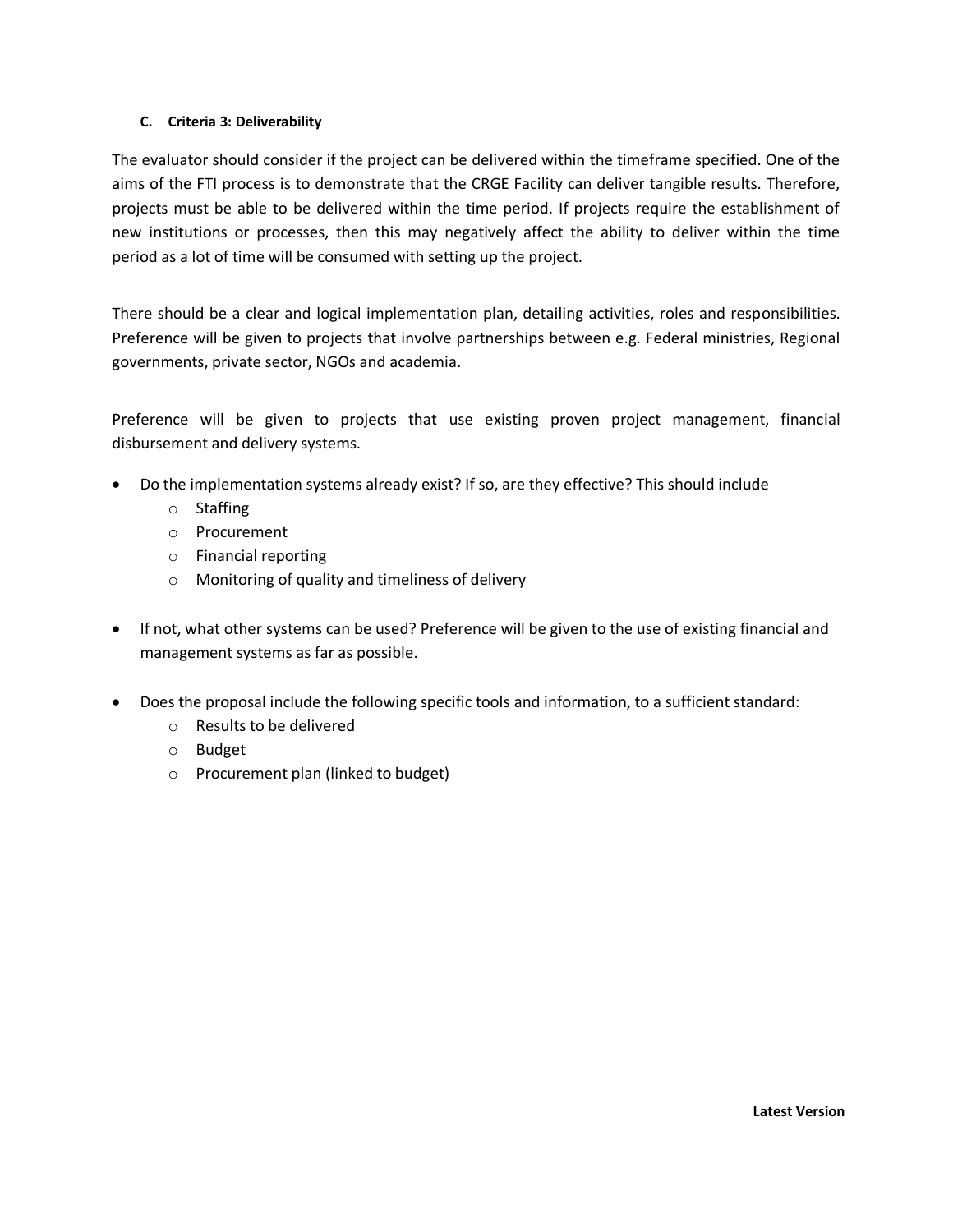#### **3. DELIVERABILITY**

| Question                                                                                                                                                                                                         | <b>Justification</b> | <b>Score</b>   | Recommendation<br>for improvement |
|------------------------------------------------------------------------------------------------------------------------------------------------------------------------------------------------------------------|----------------------|----------------|-----------------------------------|
| The project results and high level indicators have been<br>quantified and are reasonable (e.g. number of technology<br>units delivered, number of persons provided with a<br>service, the number of job created) | $\blacksquare$       |                | $\blacksquare$                    |
| The assumption underpinning the investment are clearly<br>defined, reasonable and justified                                                                                                                      |                      | $\blacksquare$ | $\blacksquare$                    |
| The implementation methodologies and delivery<br>mechanisms are reasonable and valid                                                                                                                             |                      |                |                                   |
| The project use existing implementation systems                                                                                                                                                                  | Ξ                    | ٠              | $\blacksquare$                    |
| The project management roles and responsibilities are<br>strong and clearly outlined                                                                                                                             | п                    |                | $\blacksquare$                    |
| The implementing entities are fully setup and capable to<br>deliver the project objectives                                                                                                                       |                      |                | $\blacksquare$                    |
| The executing entities are fully setup and capable to<br>deliver the project objectives                                                                                                                          |                      | п              | $\blacksquare$                    |
| Capacity gaps are identified and plans are in place to fill<br>those gaps as far as possible                                                                                                                     |                      |                | $\blacksquare$                    |
| The project activities are detailed and execution process is<br>clear                                                                                                                                            |                      | п              | $\blacksquare$                    |
| The timeframe for the activities realistic and in a logical<br>sequence                                                                                                                                          |                      | $\blacksquare$ | $\blacksquare$                    |
| Clear and realistic cost estimates have been made and<br>there is a detailed budget                                                                                                                              |                      |                | п                                 |
| There is a procurement plan, linked to the budget                                                                                                                                                                | $\blacksquare$       | $\blacksquare$ | $\blacksquare$                    |
| Risks are identified and actions in place to manage them                                                                                                                                                         | $\blacksquare$       | $\blacksquare$ | $\blacksquare$                    |
| Partnership with CRGE enabling entities (MOFED, MEF,<br>National Planning Commission), Executing entities and<br>other stakeholder is clearly defined                                                            | ٠                    |                |                                   |
| <b>Total SCORE FOR DELIVERABILITY</b>                                                                                                                                                                            |                      |                |                                   |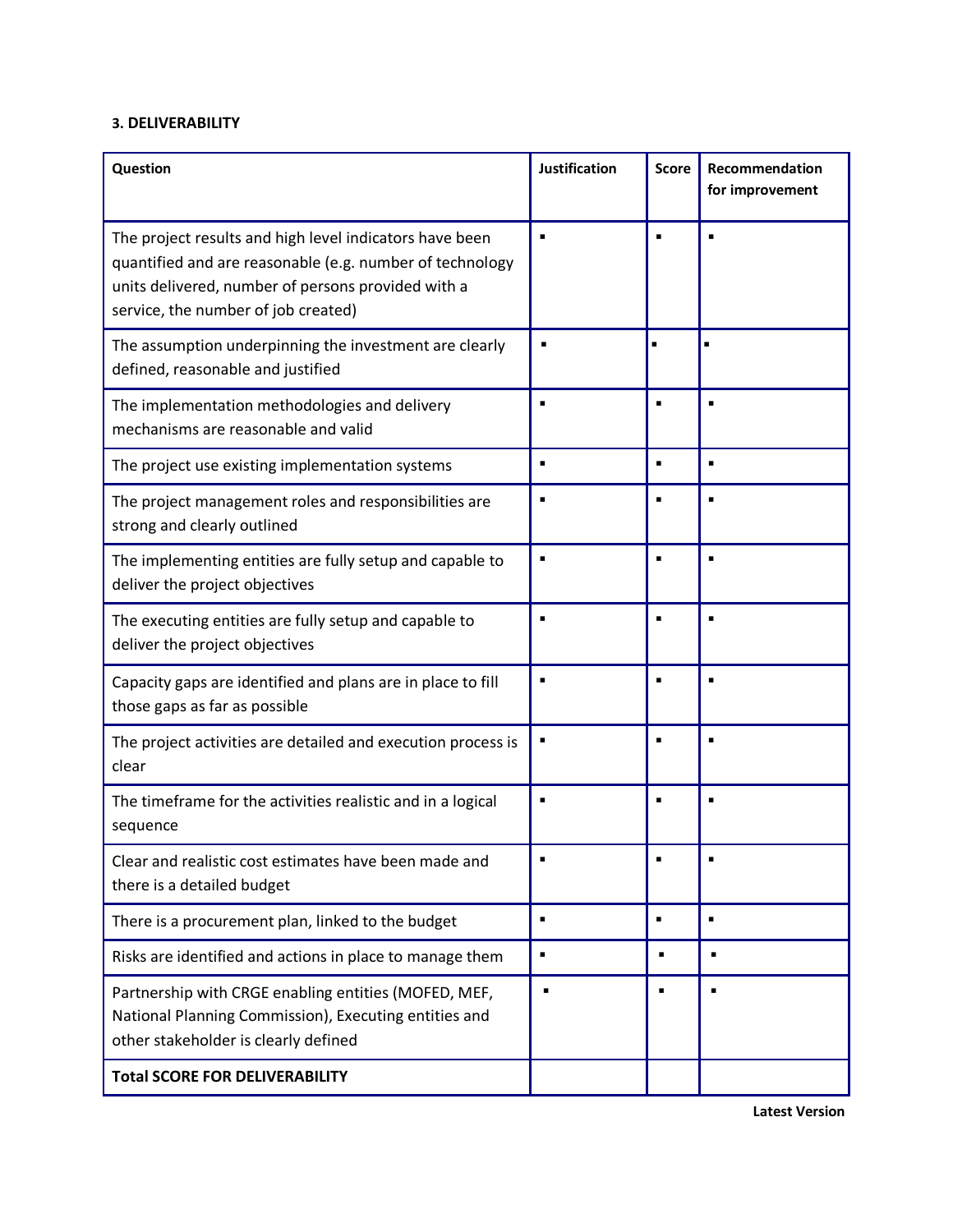*1-3=Unclear implementation arrangements. Unrealistic costs and delivery timeframes. Institutions lack the capacity to deliver. Activities not clearly defined, time frames are unclear and delivery processes unlikely to play out as proposed.*

*4-6=Clear implementation arrangement with clear roles and responsibilities. Evidence of the capacity of institutions or processes to deliver. Achievable timeframes and cost estimates.*

*7-10=Uses existing implementation systems, evidence that fiduciary risk has been assessed as acceptable. Realistic and logical timeframes, with delivery realistic within the time frame. Detailed cost estimates. Good use of Monitoring and Evaluation Approaches and diverse partnerships.*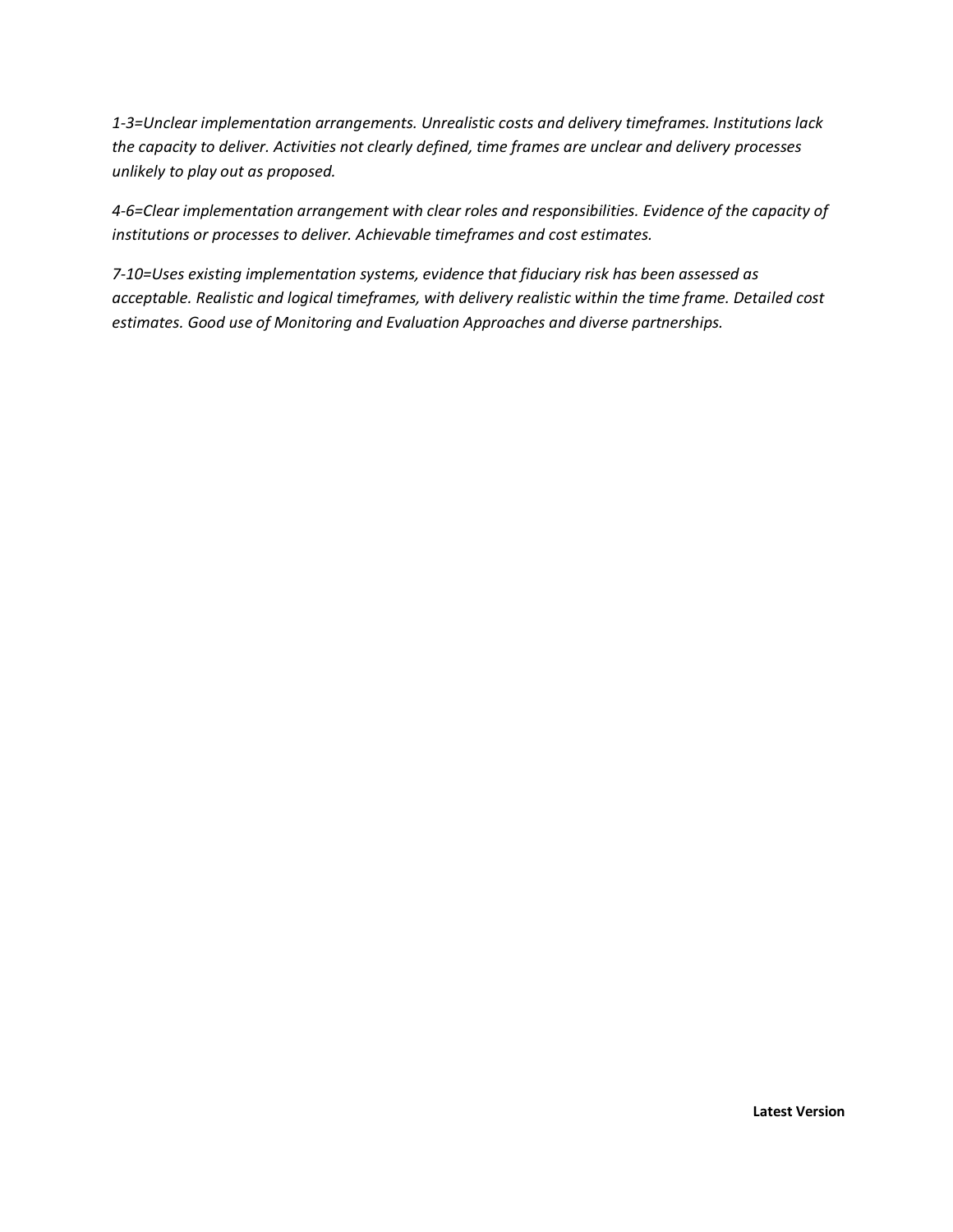#### **RISK ASSESSMENT:**

Risks should be assessed for each investment proposal. A section on risk and risk management for each investment should be carefully reviewed by evaluators. Project or programme specific risks should be assessed within the proposals and evaluators must make a judgment as to the magnitude, likelihood and potential impact of those risks. This risk assessment will be undertaken by specialist within the CRGE Facility and where relevant external experts.

The below risk framework should be used for each investment. Each risk should be interrogated to determine how. Note that some risks may not be relevant to all proposed investments, for example exchange rate where business is conducted only in one currency.

#### **Table: General Risk Identification and Rating Template**

|                                                                                                                                                                                                                                                                           | Likelihood<br>H/M/L | Impact<br>H/M/L | Performance<br>measures/trigger<br>for corrective action |
|---------------------------------------------------------------------------------------------------------------------------------------------------------------------------------------------------------------------------------------------------------------------------|---------------------|-----------------|----------------------------------------------------------|
| Credibility and depth of economic and financial analysis                                                                                                                                                                                                                  |                     |                 |                                                          |
| Exchange rate risk (if procurement, borrowing or performance of investment is materially<br>affected by changes in exchange rates on ETB and international currencies in use by the<br>Facility or the EE, or if affected by access to and availability foreign currency) |                     |                 |                                                          |
| Interest rate risk (if borrowing or performance of investment is materially affected by<br>changes in interest rates on ETB or international currencies in use by the Facility or the EE)                                                                                 |                     |                 |                                                          |
| Clarity and reasonableness of pathway for financial flow and reporting                                                                                                                                                                                                    |                     |                 |                                                          |
| Credibility of EE in terms of financial management to manage funds and regularly report<br>(systems in place for financial management, consistency with Ethiopian public financial<br>management procedures)                                                              |                     |                 |                                                          |
| Performance risk (failure to adhere to terms)                                                                                                                                                                                                                             |                     |                 |                                                          |
| Risks of non-performance to the Facility portfolio                                                                                                                                                                                                                        |                     |                 |                                                          |
| Meeting strategic objectives and investment criteria                                                                                                                                                                                                                      |                     |                 |                                                          |
| Non-delivery and underperformance                                                                                                                                                                                                                                         |                     |                 |                                                          |
| Reputational risk (adverse effect on credibility)                                                                                                                                                                                                                         |                     |                 |                                                          |
| Operational risk (staffing risks and other business disruption risk).                                                                                                                                                                                                     |                     |                 |                                                          |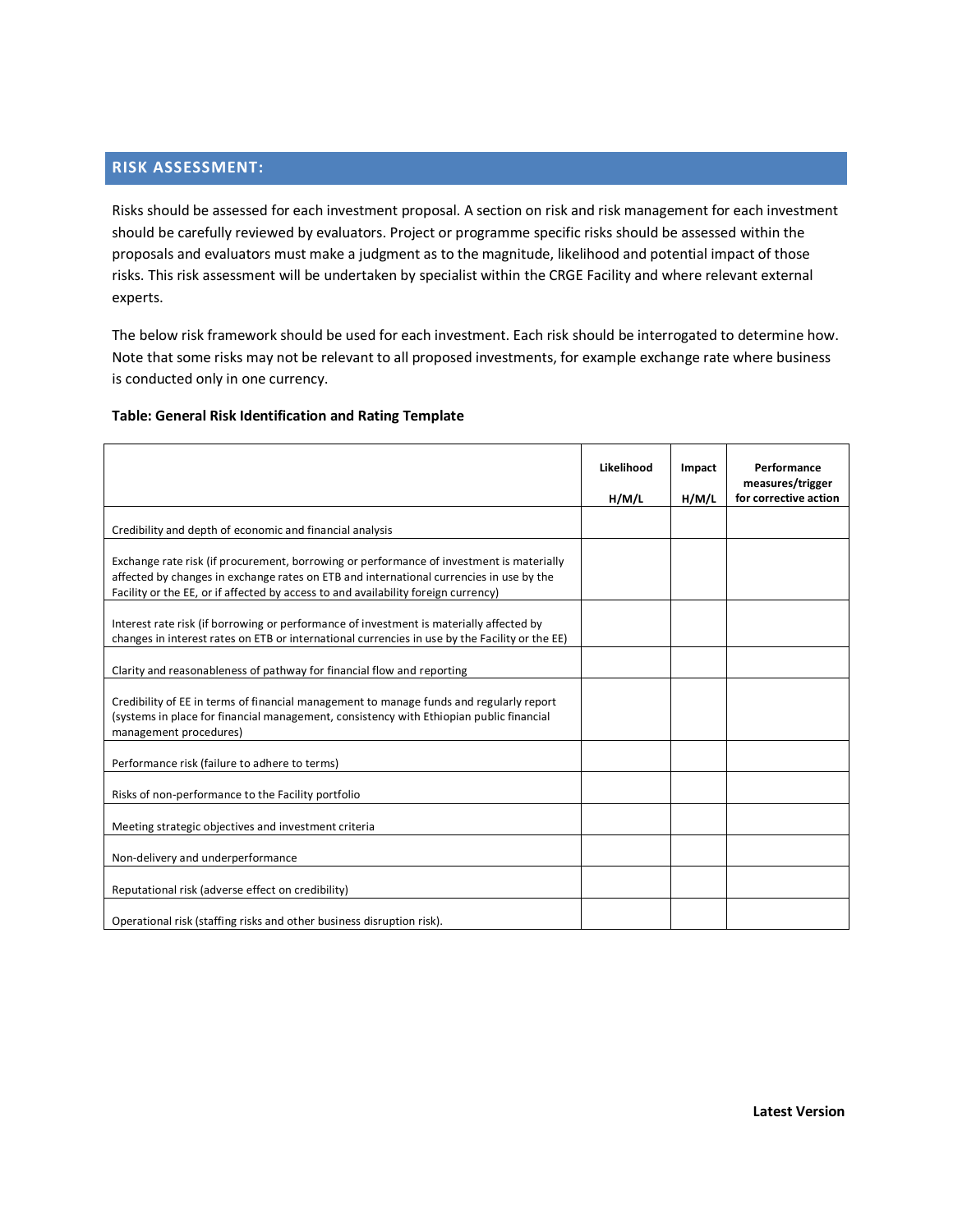#### **Table: Analysis of project developers risk assessment**

| $\frac{1}{4}$ | <b>Description</b><br>of the risk | <b>Potential</b><br>consequence | <b>Risk mitigation</b><br>options | <b>Type</b><br>(Risk<br>category) | <b>Probability</b><br>& Impact<br>$(1-5)$ | <b>Evaluator</b><br>risk<br>rating | <b>Evaluator's Remark</b><br>rating of<br>mitigation<br>options |  |
|---------------|-----------------------------------|---------------------------------|-----------------------------------|-----------------------------------|-------------------------------------------|------------------------------------|-----------------------------------------------------------------|--|
|               |                                   |                                 |                                   | Political                         | $P = ?$                                   |                                    |                                                                 |  |
|               |                                   |                                 |                                   |                                   | $I = ?$                                   |                                    |                                                                 |  |
|               |                                   |                                 |                                   | Stakeholder<br>engagement         |                                           |                                    |                                                                 |  |
|               |                                   |                                 |                                   | organizational                    | $P = ?$                                   |                                    |                                                                 |  |
|               |                                   |                                 |                                   |                                   | $I = ?$                                   |                                    |                                                                 |  |
|               |                                   |                                 |                                   | strategic                         | $P = ?$                                   |                                    |                                                                 |  |
|               |                                   |                                 |                                   |                                   | $I = ?$                                   |                                    |                                                                 |  |
|               |                                   |                                 |                                   | financial                         | $P = ?$                                   |                                    |                                                                 |  |
|               |                                   |                                 |                                   |                                   | $I=?$                                     |                                    |                                                                 |  |
|               |                                   |                                 |                                   | ESS                               | $P = ?$                                   |                                    |                                                                 |  |
|               |                                   |                                 |                                   |                                   | $1 = ?$                                   |                                    |                                                                 |  |
|               |                                   |                                 |                                   | Natural<br>disaster               | $P = ?$                                   |                                    |                                                                 |  |
|               |                                   |                                 |                                   |                                   | $I = ?$                                   |                                    |                                                                 |  |
|               |                                   |                                 |                                   | Manmade<br>disaster               | $P = ?$                                   |                                    |                                                                 |  |
|               |                                   |                                 |                                   |                                   | $I = ?$                                   |                                    |                                                                 |  |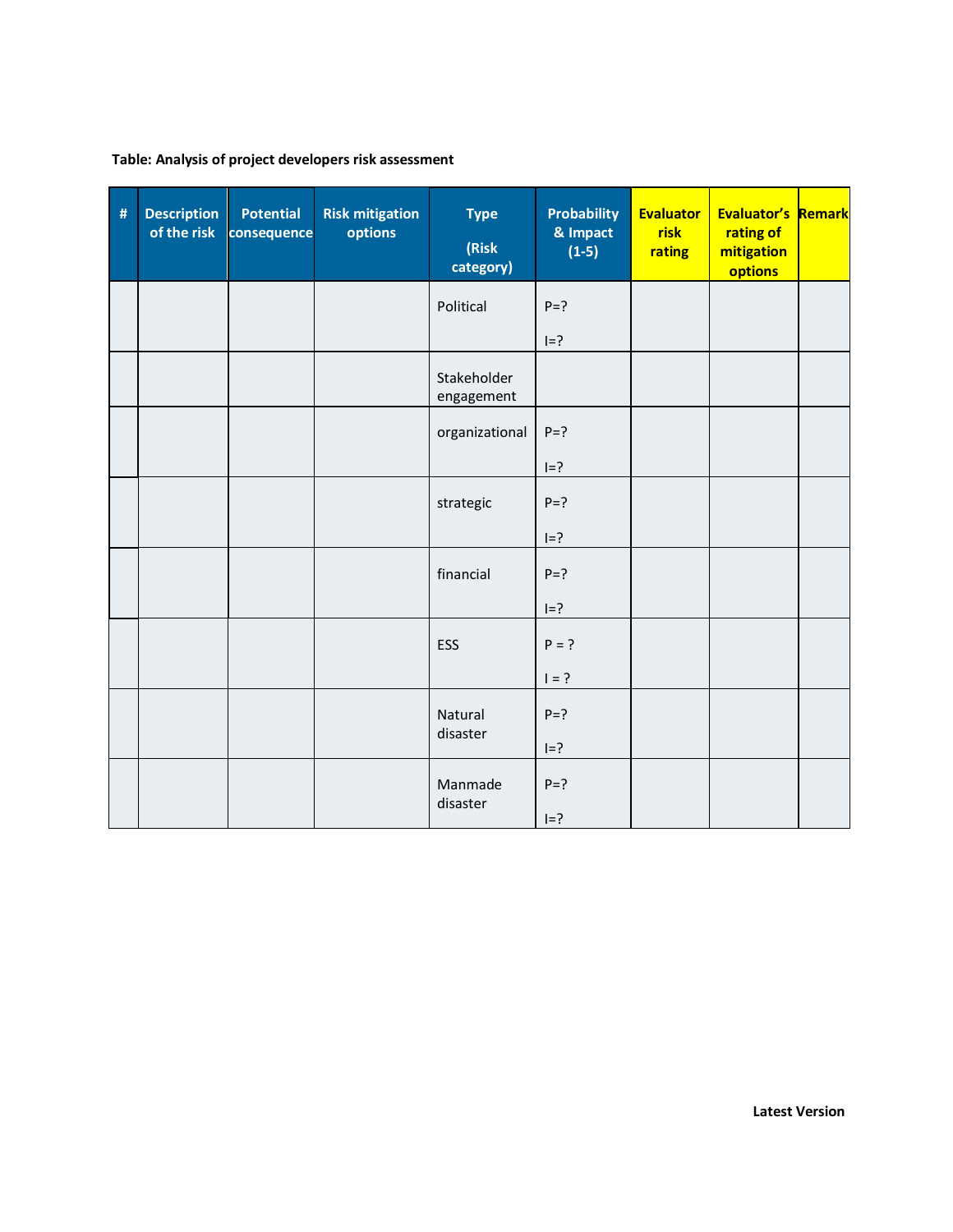#### **Summary sheet (evaluators should complete this jointly)**

**Proposal name:**

**Implementing Entity:**

**Does the proposal trigger any safeguards? YES / NO**

| <b>Evaluation Criteria</b> | Evaluator 1 score | <b>Evaluator 2 score</b> | <b>AGREED SCORE</b> |
|----------------------------|-------------------|--------------------------|---------------------|
| 1. RELEVANCE               |                   |                          |                     |
| 2. LONG TERM IMPACT        |                   |                          |                     |
| 3. DELIVERABILITY          |                   |                          |                     |
| <b>Total Score</b>         |                   |                          |                     |

**Overall summary of the key comments and recommendations from the full proposal evaluation you have just completed.**

**Criteria 1 (RELEVANCE): Comments and Recommendations Criteria 2 (LONG-TERM IMPACT): Comments and Recommendations Criteria 3 (DELIVERABILITY): Comments and Recommendations Final Recommendations -** Recommend to fund immediately. Recommend to fund with additional development work. **Name and Signature of Evaluators | Date** *1.*

*2.*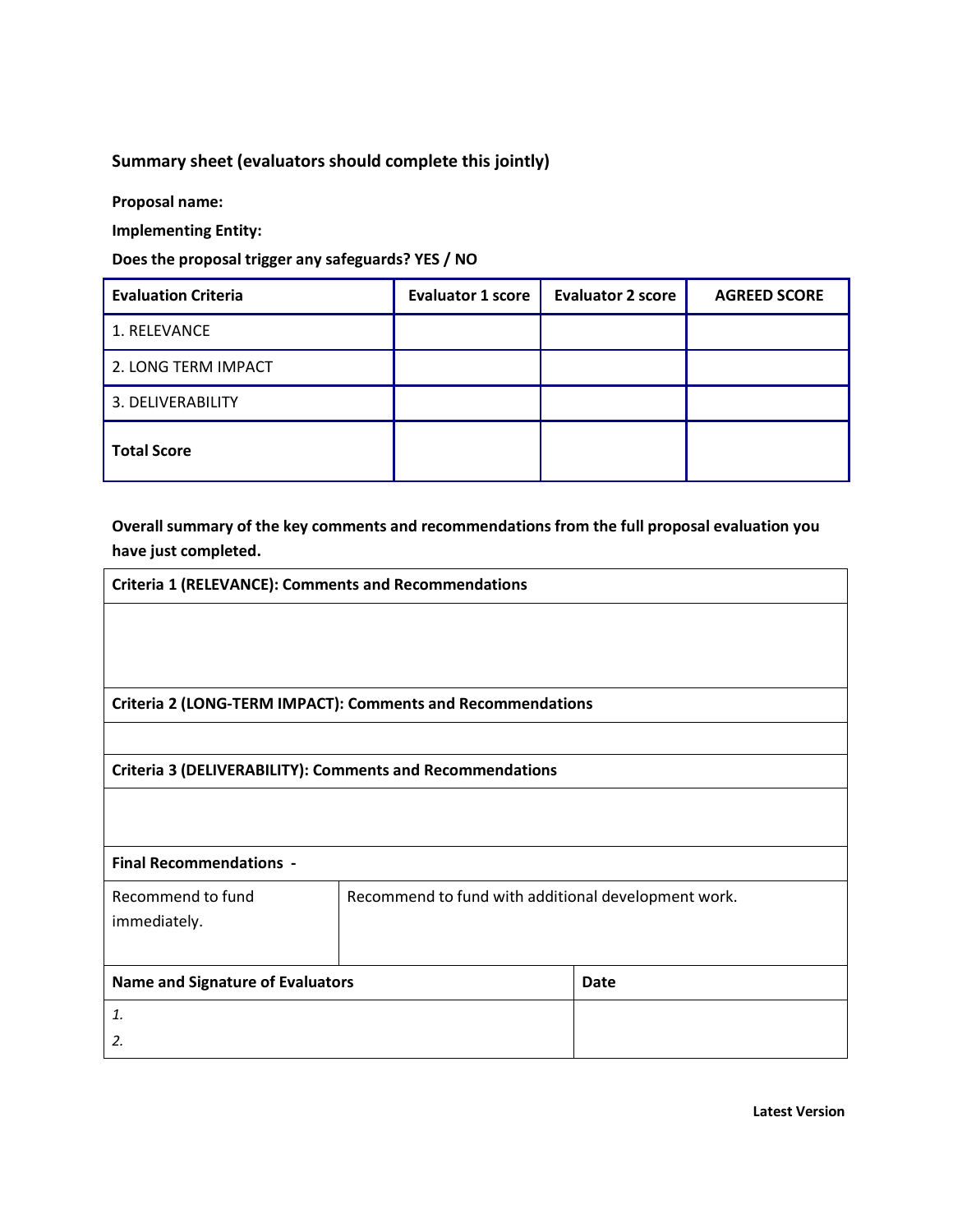#### **Annex-1: CRGE Facility Program/Project Proposal Pre-Appraisal Review**

All Program/Project, which are prepared by FIEs in line with the program/project proposal preparation format (Template B) and submitted to the CRGE Facility for funding should undergo pre-appraisal completeness and compliance check by the Facility Secretariat. To this end, the secretariat will quickly review the following key features of the proposal. Once these are confirmed, the secretariat will embark on the fledged appraisal. If the preappraisal check confirms otherwise; the CRGE Facility Secretariat will request the proponent (i.e. the FIE) to address the outstanding issues and resubmit a revised and complete version.

#### **1. Background to the Program/Project**

Under this section, the proponent should provide an overview of the planning process that led to the formulation of the project idea. During the pre-appraisal check, the CRGE Facility Secretariat should check whether the following aspects are clearly described in the proposal.

- *a. Problem Analysis* Cause-effect relationship between factors acting on a variety of levels, which contribute towards the core problem.
- *b. Stakeholder Analysis* –identification of project/program stakeholders and assessment of the influence, which these interests will have in terms of project risk and viability.
- *c. Policy context and Implications* the contribution of the project or program to the overarching development plan of the country and to the CRGE Strategy.

#### **2. Project Benefits and Justification**

This section of the appraisal document should provide the justification for the proposals' acceptance. If the benefits expected to be produced by the program/project are insignificant then it should be rejected, regardless of the quality of its preparation, management structure and budgeting. *[Refer to the Appraisal Guidelines for Public Sector Projects, MOFED 2006 Sections 9.3, 9.4 and 9.5 on how to measure benefits].*

#### **3. Objective and Rationale**

The degree to which the proposal clearly describes the overall and specific objectives of the project/program, including link with the key performance indicators as outlined in the logical framework.

#### **4. Project Implementation Plan (Including progress Monitoring system)**

The pre-appraisal check should review the following procedures;

- a. Clear description of activities with specific start and end dates, resource requirements and authority responsible for each activity
- b. The relevance and adequacy of activities to achieve the desired results
- c. Order of individual activities to be into a logical sequence
- d. Representation of the activity in a budget sheet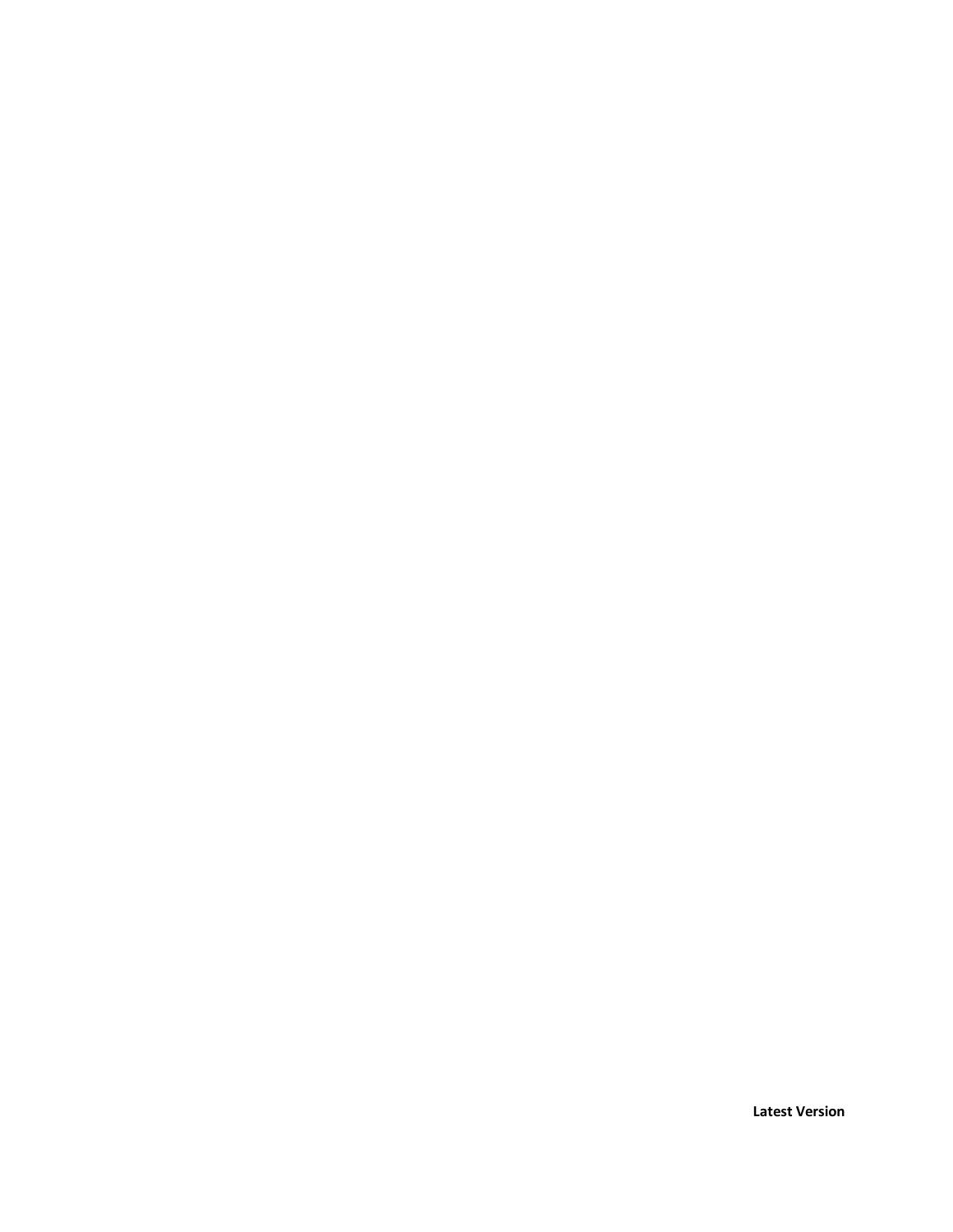#### **5. Project Activities (Activity Schedule) and Inputs**

Under this section, the proponent should illustrate individual activities, with corresponding budget, delivery timeline. The Facility Secretariat should check the completeness of the above stated issues including inputs before proceeding into the comprehensive appraisal stage.

#### **6. Project Management, organization and institutional context (including capacity building and beneficiary participation where relevant)**

The proposal document should identify the composition of the management system responsible for project implementation. The management and organizational structure chosen for implementation purposes should be done so with the specific requirement of individual program/project activities born in mind. The logical framework and accompanying activity description sheets therefore have an important role to play in determining a projects organizational structure and management system.

#### **7. Assessment of Environmental and Social Impacts**

Under this section, the Secretariat should check whether the proposal was prepared in line with the CRGE Environmental and Social Safeguards Framework (ESSF).

#### **8. Arrangements for Project Handover, Operations and Maintenance (O&M) or Termination**

Arrangements concerning project handover should attempt to ensure that the transition between projects implementation and operations phasing out/termination is smooth and sustainable. Institutional and financial arrangements for project operations should be clearly outlined.

- Assess the Organizational Capacity Assessment to ensure that it will be able to sustain operations, *(Refer to Appraisal Guidelines for Public Sector Projects, MOFED 2006 Section 7.2)*
- Financial arrangements for future operations, a provision for maintenance needs which may arise during operations, *(Refer to Appraisal Guidelines for Public Sector Projects, MOFED 2006 Sections 10.2 and 10.4)*
- Technical arrangements utilizes technology which is easy to maintain within the environment in which it will operate, *(Refer to Appraisal Guidelines for Public Sector Projects, MOFED 2006 Section 4.2.1)*
- For programs/projects, which may have negative environmental impacts, termination arrangements need to be spelled out and need to be considered as per the CRGE Facility ESSF.

#### **9. Assumptions, Risks and Risk Management Strategies**

Check whether the assumptions are realistic and the program/project has identified potential risks and appropriate management strategies

#### **10. Logical Framework**

The Logical Framework must attempt to strike a balance between two factors;

a. Must be short and easily understandable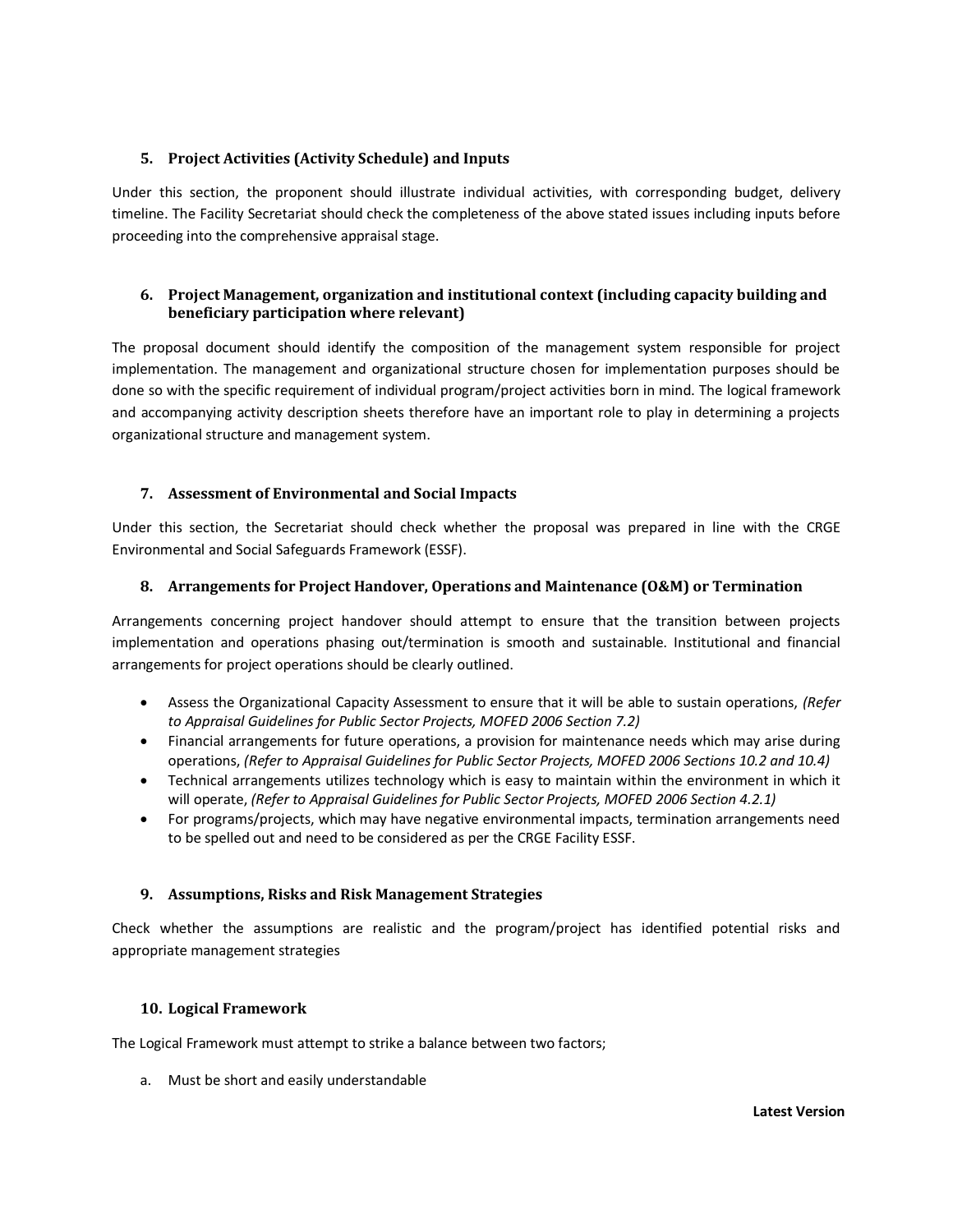b. Must contain enough information to provide an accurate representation of the project

The Facility secretariat should check whether the proponent has completed the logical framework adequately ensured the hierarchy of results.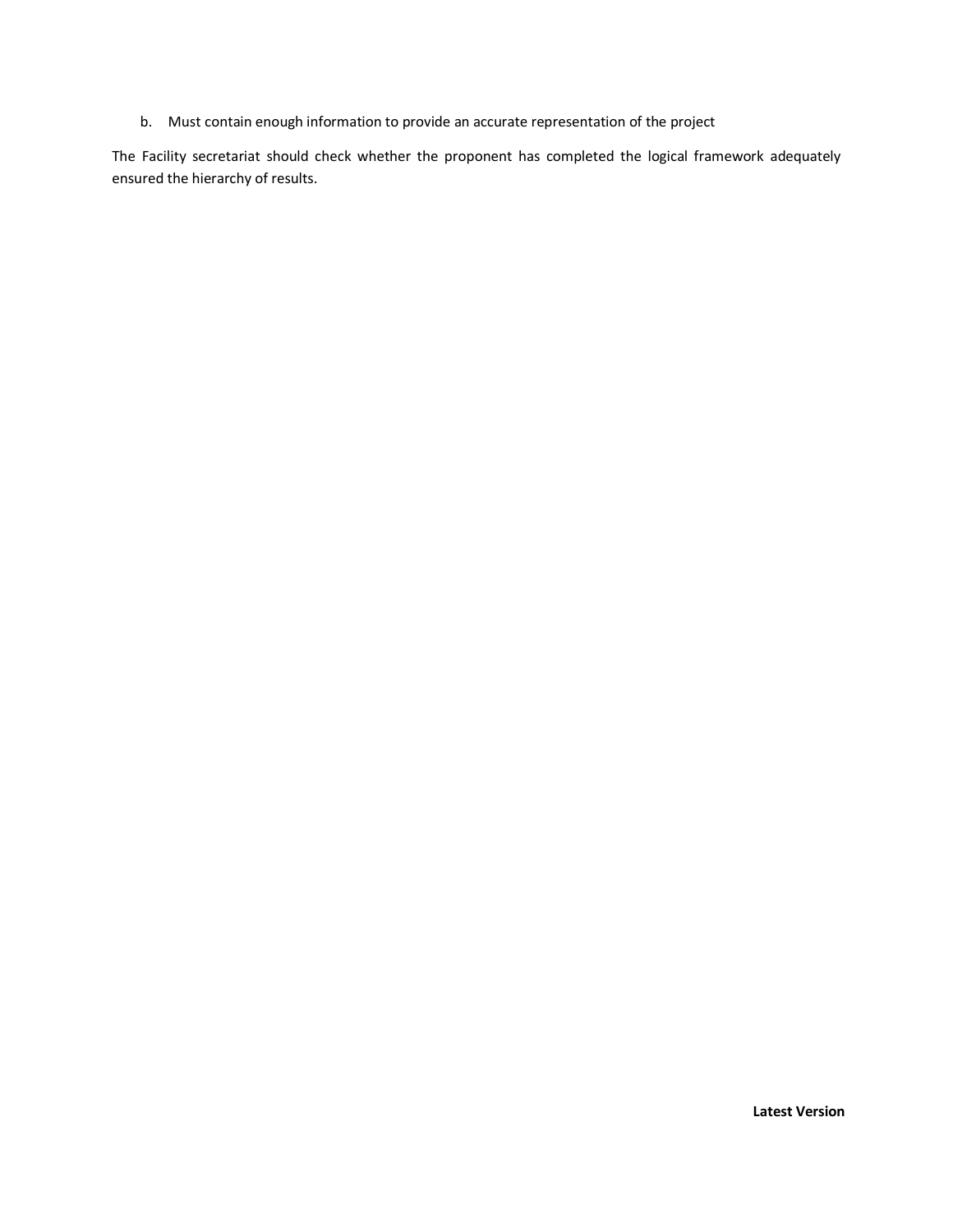#### **PROGRAM/PROJECT PROPOSAL PRE-APPRAISAL TEMPLATE**

| Project<br><b>Title</b>                                  |                                                               |  |                |
|----------------------------------------------------------|---------------------------------------------------------------|--|----------------|
| <b>Appraised</b><br>by                                   |                                                               |  |                |
|                                                          | <b>Quality and Completeness</b>                               |  | <b>Remarks</b> |
|                                                          | 1. Overview of the Planning process                           |  |                |
|                                                          | a. Problem Analysis                                           |  |                |
|                                                          | c. Stakeholder Analysis                                       |  |                |
|                                                          | d. Policy context and Implications                            |  |                |
| 2. Objectives                                            |                                                               |  |                |
|                                                          | 3. Project Benefits and Justification                         |  |                |
|                                                          | Measure benefits and Justify                                  |  |                |
|                                                          | 4. Implementation Plan                                        |  |                |
|                                                          | a. Activities are clearly articulated                         |  |                |
|                                                          | c. Individual activities are ordered into logical sequence    |  |                |
|                                                          | d. Activity is budgeted                                       |  |                |
|                                                          | 5. Break down of individual activity is available             |  |                |
|                                                          | 6. Project Management, Organization and institutional context |  |                |
|                                                          | a. Implementation and management arrangements                 |  |                |
| defined                                                  | b. Roles and responsibilities of all stakeholders have been   |  |                |
|                                                          | 7. Assessment of Environmental and Social Impacts             |  |                |
|                                                          | a. Proposal is prepared as per the CRGE ESSF                  |  |                |
| b. Risk have been categorized according to the CRGE ESSF |                                                               |  |                |
|                                                          | 8. Project Handover, 0 & M / Termination                      |  |                |
| been placed                                              | a. Appropriate Organizational Capacity Assessment has         |  |                |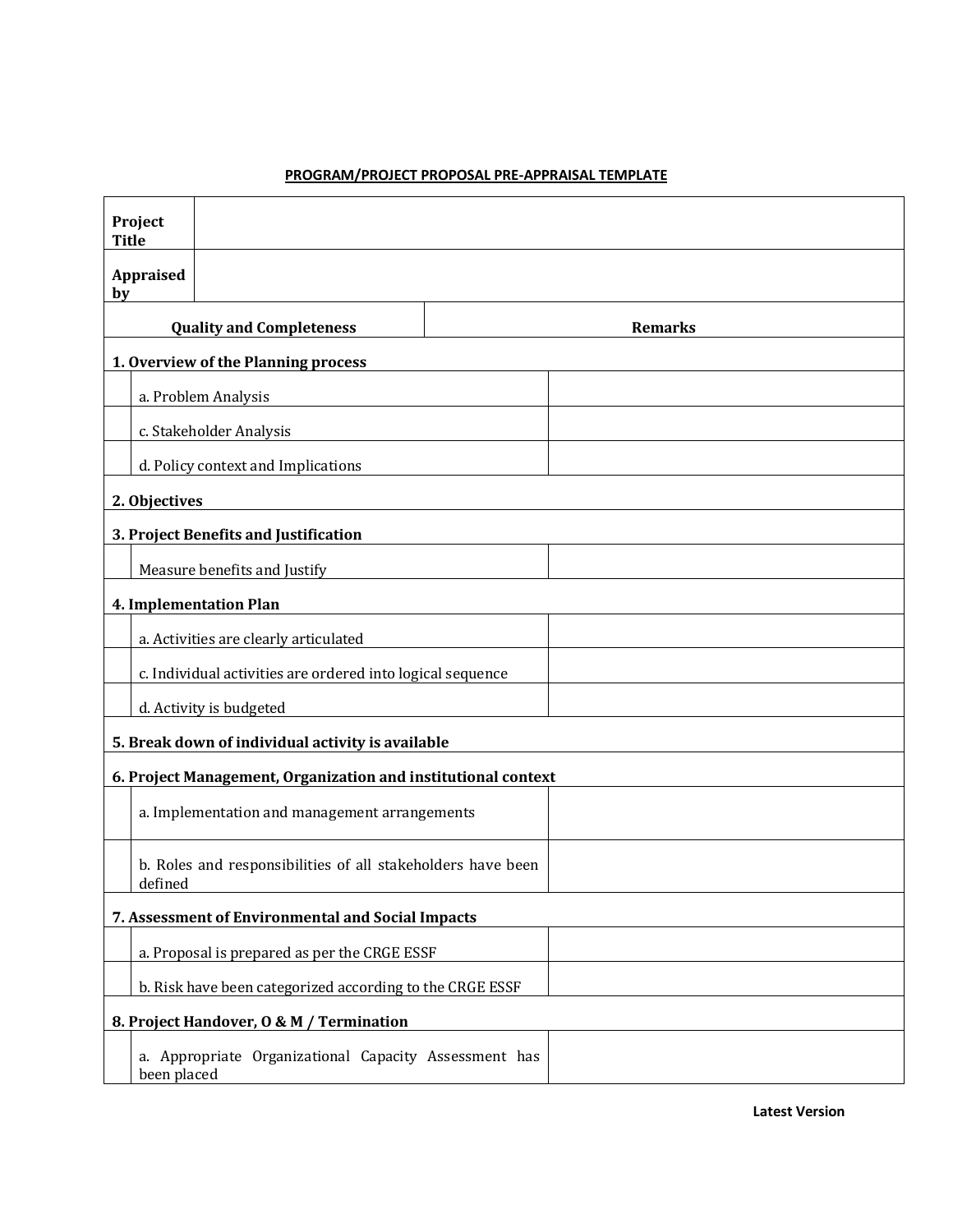| b. Financial arrangements has been provided                                                    |  |
|------------------------------------------------------------------------------------------------|--|
| c. Technical arrangements are appropriate                                                      |  |
| d. Potential Environmental impacts have been identified and<br>quantified as per the CRGE ESSF |  |
| 9. Assumptions, Risks and Risk Management Strategies                                           |  |
| a. Assumptions are realistic                                                                   |  |
| b. Potential risks identified and appropriate management<br>strategies delineated              |  |
| 10. Logical Framework                                                                          |  |
| a. Short and Easily Understandable                                                             |  |
| b. Enough and accurate information has been provided                                           |  |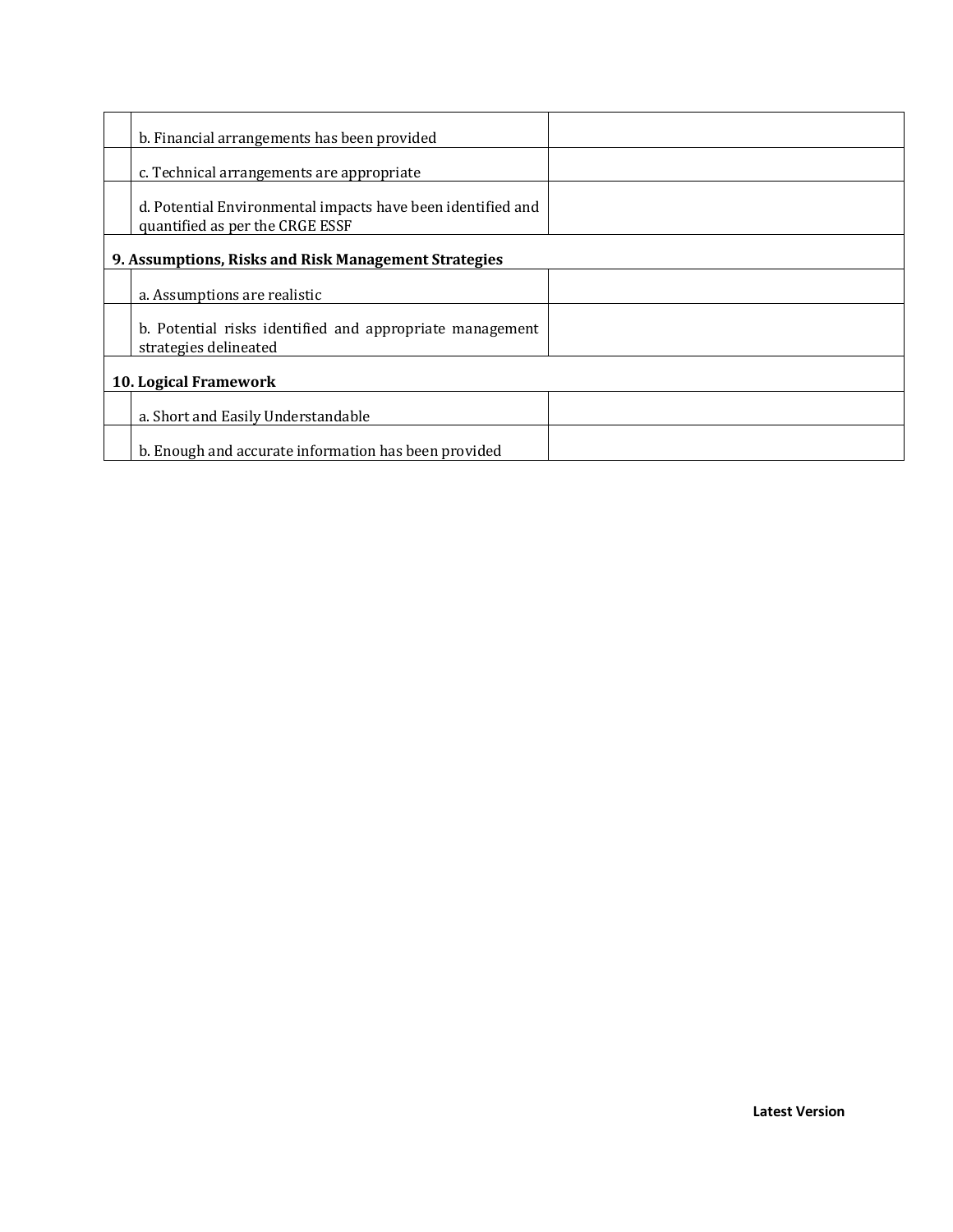#### **Annex 2 Tool for The CRGE Facility- Pre-funding IE/EE Capacity Assessment**

#### **INSTRUCTIONS FOR USE**

#### **Background**

The process of advance assessment of Implementing Entity and Executing Entity should ensure that the candidate Implementing Entity and Executing Entity has the technical, financial, managerial, administrative capabilities needed to produce the project outputs and the risks associated with the project implementation as well as operation and management for post implementation.

#### **Purpose.**

This capacity assessment checklist is intended to be used as a screening tool for the preliminary assessment of prospective Implementing Entity and Executing Entity. The checklist should be used to quickly assess each proposed candidate's appropriateness and capacity to implement a proposed project. The checklist is also designed to satisfy the Government of Ethiopia's (Facility's) Financial Regulation on the determination of whose financial procedures would apply if the candidate organization is approved to be the IE/EE.

#### **Methodology.**

Methodology for conducting this assessment should include interviews with key personnel of the candidate organization and desk study of relevant documents. The assessment checklist reviews capacities in four functional areas: 1) project management; 2) the technical skills and resources; 3) financial management; and 4) administrative skills particularly in the areas of procurement and recruitment. Note: If the organization has been recently assessed, formulators may rely on those findings in lieu of a new assessment, if those findings remain relevant.

#### **Who Carries Out the Assessment?**

Facility's programme manager/officers and the project formulators are responsible for carrying out this capacity assessment.

#### **Assessment Report.**

The assessors will prepare a report of findings and recommendations in regard to the selection of the candidate organization including a recommendation in regard to whose financial procedures will apply if the candidate organization is selected as the IE/EE.

#### **Use of Findings.**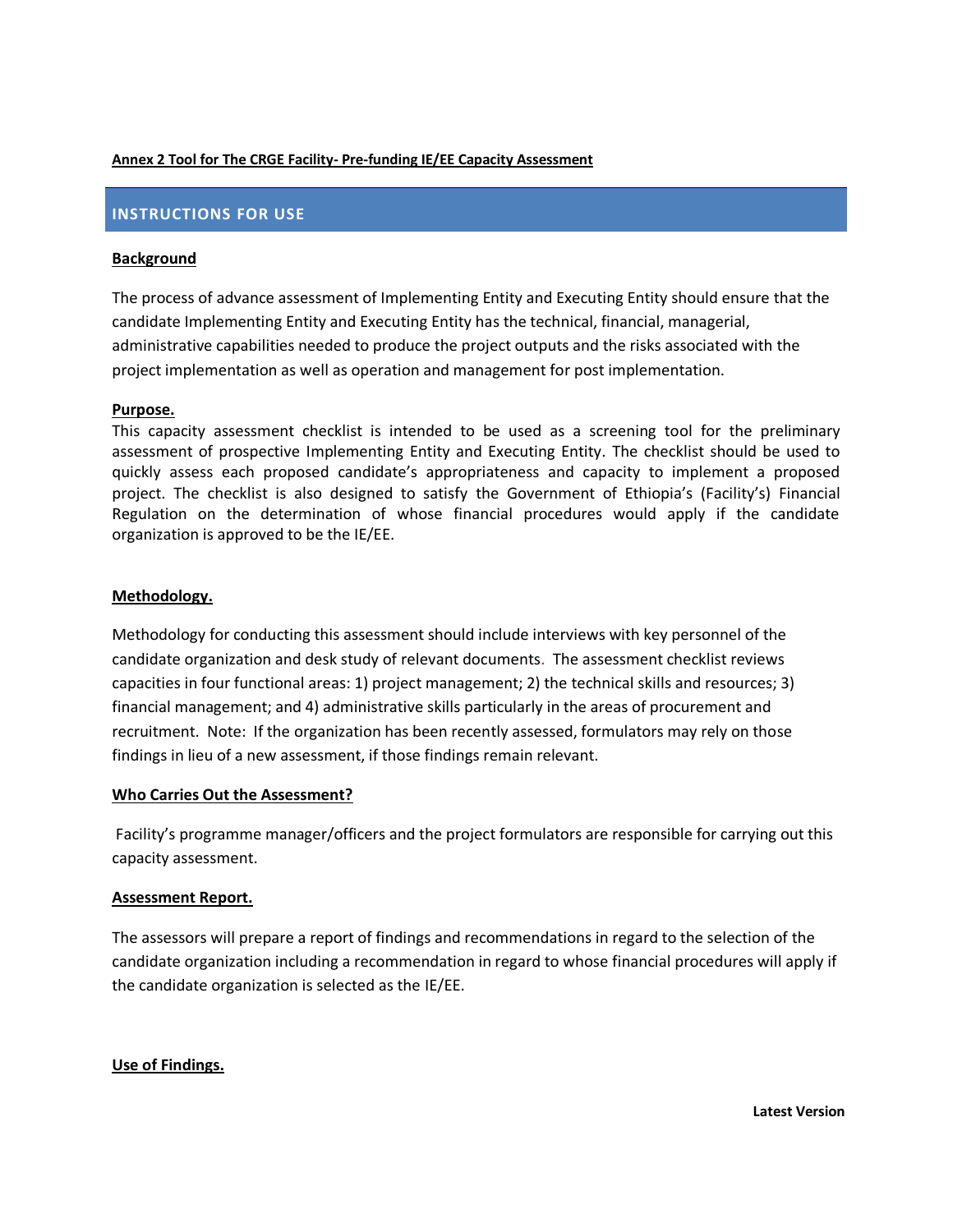The findings of the assessment are project-specific and should not be used to support a conclusion about capacity to implement any other project. The final decision on selection of the IE/EE will be recommended to the Fund Management Committee.

#### **Follow-up Assessments.**

After the preliminary selection of the IE/EE, the Facility can carry out additional assessments, as needed or required, of financial management (HACT micro-assessment), procurement and recruitment capacities to identify specific problem areas. Where deficiencies are noted, the assessment reports should recommend inputs and activities for inclusion in project formulation and implementation.

#### **Name of the IE/EE:**

| <b>AREAS FOR</b><br><b>ASSESSMENT</b> | <b>ASSESSMENT QUESTIONS</b>                                                                                                  | <b>REFERENCE DOCUMENTS</b><br><b>AND INFORMATION</b><br><b>SOURCES</b> |  |  |
|---------------------------------------|------------------------------------------------------------------------------------------------------------------------------|------------------------------------------------------------------------|--|--|
|                                       | <b>PART I. BACKGROUND INFORMATION</b>                                                                                        |                                                                        |  |  |
| 1. History                            | 1.1. Date of establishment of the organization:                                                                              |                                                                        |  |  |
| 2. Mandate and<br>constituency        | 2.1. What is the current mandate or purpose of the<br>organization?<br>2.2. Who is the organization's primary constituency?  |                                                                        |  |  |
| 3. Legal status                       | 3.1. What is the organization's legal status?<br>3.2. Has it met the legal requirements for operation in the<br>country?     |                                                                        |  |  |
| 4. Funding                            | 4.1. What is the organization's main source (s) of funds?<br>4.2. Donor is historical:                                       |                                                                        |  |  |
| 5. Certification                      | 5.1. Is the organization certified in accordance with any<br>international/National standards or certification<br>procedure? |                                                                        |  |  |
| 6. Proscribed<br>organizations        | 6.1. Is the organization listed in any reference list of<br>proscribed organizations?                                        |                                                                        |  |  |
|                                       | <b>PART II. PROJECT MANAGEMENT CAPACITY</b>                                                                                  |                                                                        |  |  |
| <b>2.1 Managerial Capacity</b>        |                                                                                                                              |                                                                        |  |  |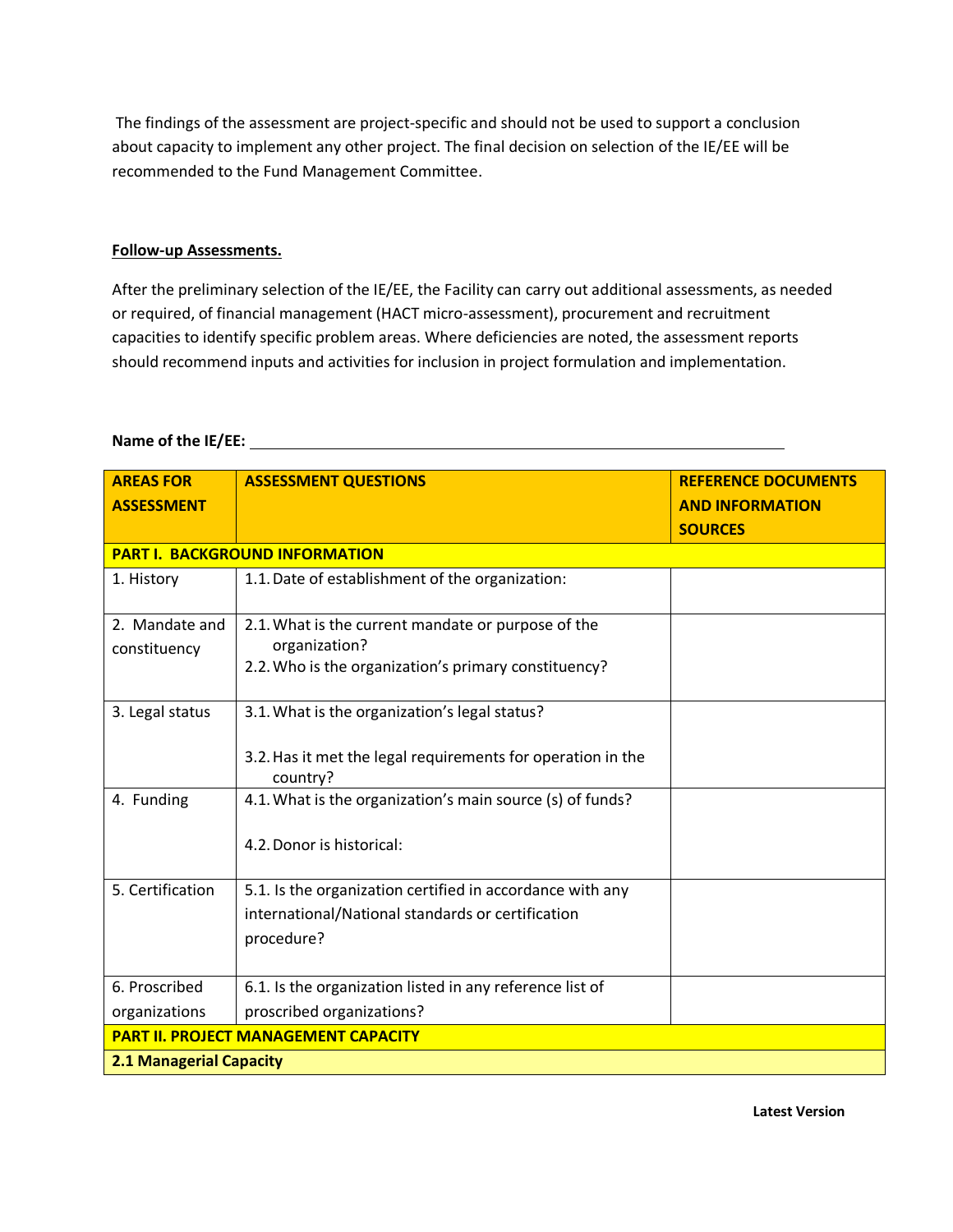| <b>AREAS FOR</b>  | <b>ASSESSMENT QUESTIONS</b>                                   | <b>REFERENCE DOCUMENTS</b> |
|-------------------|---------------------------------------------------------------|----------------------------|
| <b>ASSESSMENT</b> |                                                               | <b>AND INFORMATION</b>     |
|                   |                                                               | <b>SOURCES</b>             |
| 1. Leadership     | 1.1. Are leaders of the organization ready and willing to     |                            |
| Commitment        | implement the proposed project?                               |                            |
| 2. Management     | 2.1. Which managers in the organization would be              |                            |
| experience and    | concerned with the proposed project?                          |                            |
| qualifications    | 2.2. What are their credentials and experience that relate    |                            |
|                   | to the proposed project?                                      |                            |
|                   | Do these managers have experience implementing donor-         |                            |
|                   | funded projects?                                              |                            |
|                   |                                                               |                            |
|                   |                                                               |                            |
| 3. Planning and   | 3.1. Does the organization apply a results-based              |                            |
| budgeting         | management methodology?                                       |                            |
|                   | 3.2. Are there measurable outputs or deliverables in the      |                            |
|                   | strategies, programmes and work plans?                        |                            |
|                   | 3.3. Are budgets commensurate with intended results?          |                            |
|                   | 3.4. How do planners identify and accommodate risks?          |                            |
| 4. Supervision,   | 4.1. How do managers supervise the implementation of          |                            |
| review, and       | work plans?                                                   |                            |
| reporting         | 4.2. How do they measure progress against targets?            |                            |
|                   | 4.3. How does the organization document its performance,      |                            |
|                   | e.g., in annual or periodic reports?                          |                            |
|                   | 4.4. How are the organization's plans and achievements        |                            |
|                   | presented to stakeholders?                                    |                            |
|                   | 4.5. Does the organization hold regular programme or          |                            |
|                   | project review meetings? Are such meetings open to all        |                            |
|                   | stakeholders?                                                 |                            |
|                   | 4.6. Are the organization's activities subject to external    |                            |
|                   | evaluation?                                                   |                            |
|                   | 4.7. How does the organization learn and adapt from its       |                            |
|                   | experience?                                                   |                            |
| 5. Networking     | 5.1. What other organizations are critical for the successful |                            |
|                   | functioning of this organization?                             |                            |
|                   | 5.2. How does the organization conduct relations with         |                            |
|                   | these organizations?                                          |                            |
|                   | 5.3. Is the organization a party to knowledge networks,       |                            |
|                   | coordinating bodies, and other fora?                          |                            |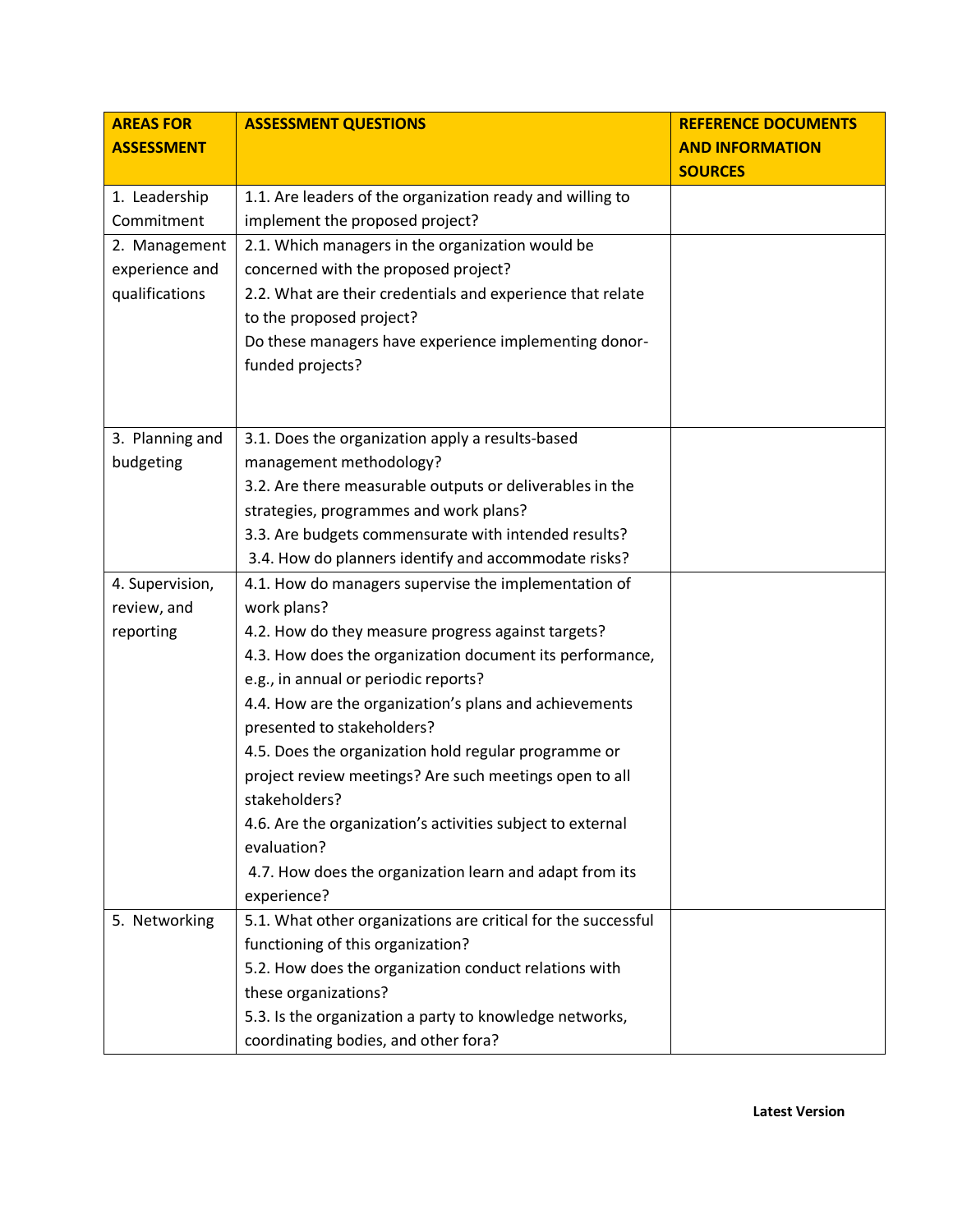| <b>AREAS FOR</b><br><b>ASSESSMENT</b>                               | <b>ASSESSMENT QUESTIONS</b>                                                                                                                                                                                      | <b>REFERENCE DOCUMENTS</b><br><b>AND INFORMATION</b><br><b>SOURCES</b> |
|---------------------------------------------------------------------|------------------------------------------------------------------------------------------------------------------------------------------------------------------------------------------------------------------|------------------------------------------------------------------------|
| <b>2.2 Technical Capacity</b>                                       |                                                                                                                                                                                                                  |                                                                        |
| 1. Technical<br>knowledge and<br>skills                             | 1.1. Do the skills and experience of the organization's<br>technical professionals match those required for the<br>project?                                                                                      |                                                                        |
|                                                                     | 1.2. Would these professionals be available to the project?                                                                                                                                                      |                                                                        |
|                                                                     | 1.3. Does the organization have the necessary technical<br>infrastructure (e.g, laboratories, equipment, software,<br>technical data bases, etc.) to support the implementation<br>of the project?               |                                                                        |
|                                                                     | 1.4. How do staff members of the organization keep<br>informed about the latest techniques and trends in their<br>areas of expertise?                                                                            |                                                                        |
|                                                                     | 1.5. What external technical contacts and networks does<br>the organization utilize?                                                                                                                             |                                                                        |
|                                                                     | 1.6. What professional associations does the organization<br>and/or its professional staff belong to?                                                                                                            |                                                                        |
| <b>PART III. ADMINISTRATIVE AND FINANCIAL MANAGEMENT CAPACITIES</b> |                                                                                                                                                                                                                  |                                                                        |
|                                                                     | 3.1 Administrative capacity. Note: Answer only questions that are relevant to the proposed project.                                                                                                              |                                                                        |
| 1. Facilities,<br>infrastructure<br>and equipment                   | 1.1. Does the organization possess sufficient<br>administrative facilities, infrastructure, equipment and<br>budget to carry out its activities, particularly in relation to<br>the requirements of the project? |                                                                        |
|                                                                     | 1.2. Can the organization manage and maintain the<br>administrative and technical equipment and<br>infrastructure?                                                                                               |                                                                        |
| 2. Procurement                                                      | 2.1. Does the organization have the legal authority to                                                                                                                                                           |                                                                        |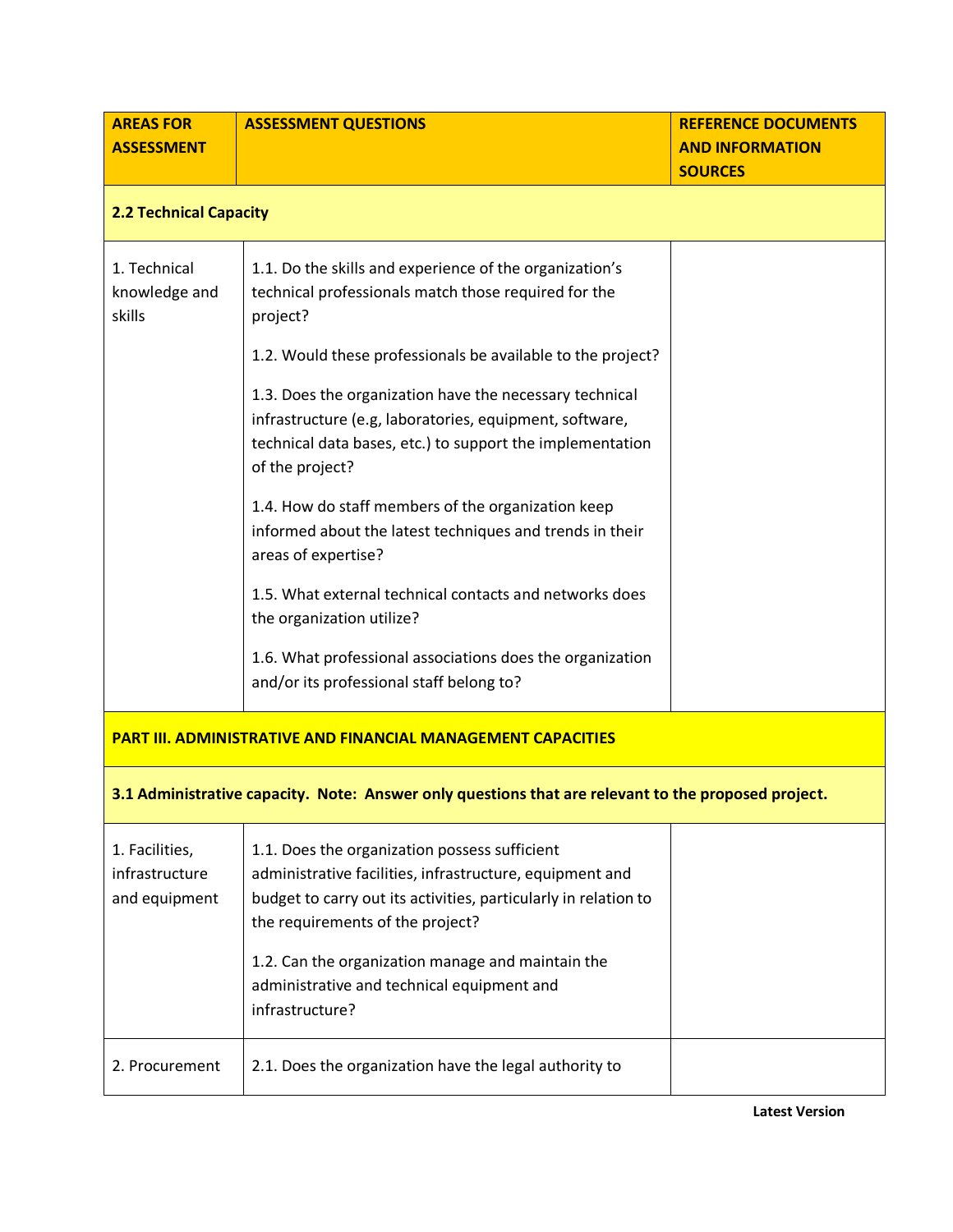| <b>AREAS FOR</b><br><b>ASSESSMENT</b>         | <b>ASSESSMENT QUESTIONS</b>                                                                                                                                                                                 | <b>REFERENCE DOCUMENTS</b><br><b>AND INFORMATION</b> |
|-----------------------------------------------|-------------------------------------------------------------------------------------------------------------------------------------------------------------------------------------------------------------|------------------------------------------------------|
|                                               |                                                                                                                                                                                                             | <b>SOURCES</b>                                       |
| and contracting                               | enter into contracts and agreements with other<br>organizations?                                                                                                                                            |                                                      |
|                                               | 2.2. Does the organization have access to legal counsel to<br>ensure that contracts are enforceable, meet performance<br>standards, and protect the interests of the organization<br>and the CRGE Facility? |                                                      |
|                                               | 2.3. Does the organization have dedicated procurement<br>capacity? Do procurement personnel have skills and<br>experience that are appropriate to the requirements of<br>the project?                       |                                                      |
|                                               | 2.4. Does the organization have written procurement<br>procedures?                                                                                                                                          |                                                      |
|                                               | 2.5. Is there evidence that the organization conducts<br>procurement on the basis of best value for money,<br>transparency, and effective international competition?                                        |                                                      |
|                                               | 2.6. Does the organization have a system and procedures<br>for asset management and inventory control?                                                                                                      |                                                      |
| 3. Recruitment<br>and personnel<br>management | 3.1. Does the organization have the legal authority to<br>enter into employment contracts with individuals?                                                                                                 |                                                      |
|                                               | 3.2. Does the organization have dedicated personnel<br>capacity?                                                                                                                                            |                                                      |
|                                               | 3.3. Do recruitment personnel have skills and experience<br>that are appropriate to the requirements of the project?                                                                                        |                                                      |
|                                               | 3.4. Does the organization have written recruitment<br>procedures?                                                                                                                                          |                                                      |
|                                               | 3.5. Is there evidence that the organization conducts<br>recruitment objectively on the basis of competition,<br>fairness, and transparency?                                                                |                                                      |
|                                               | 3.6. Does the organization have a salary scale that would                                                                                                                                                   |                                                      |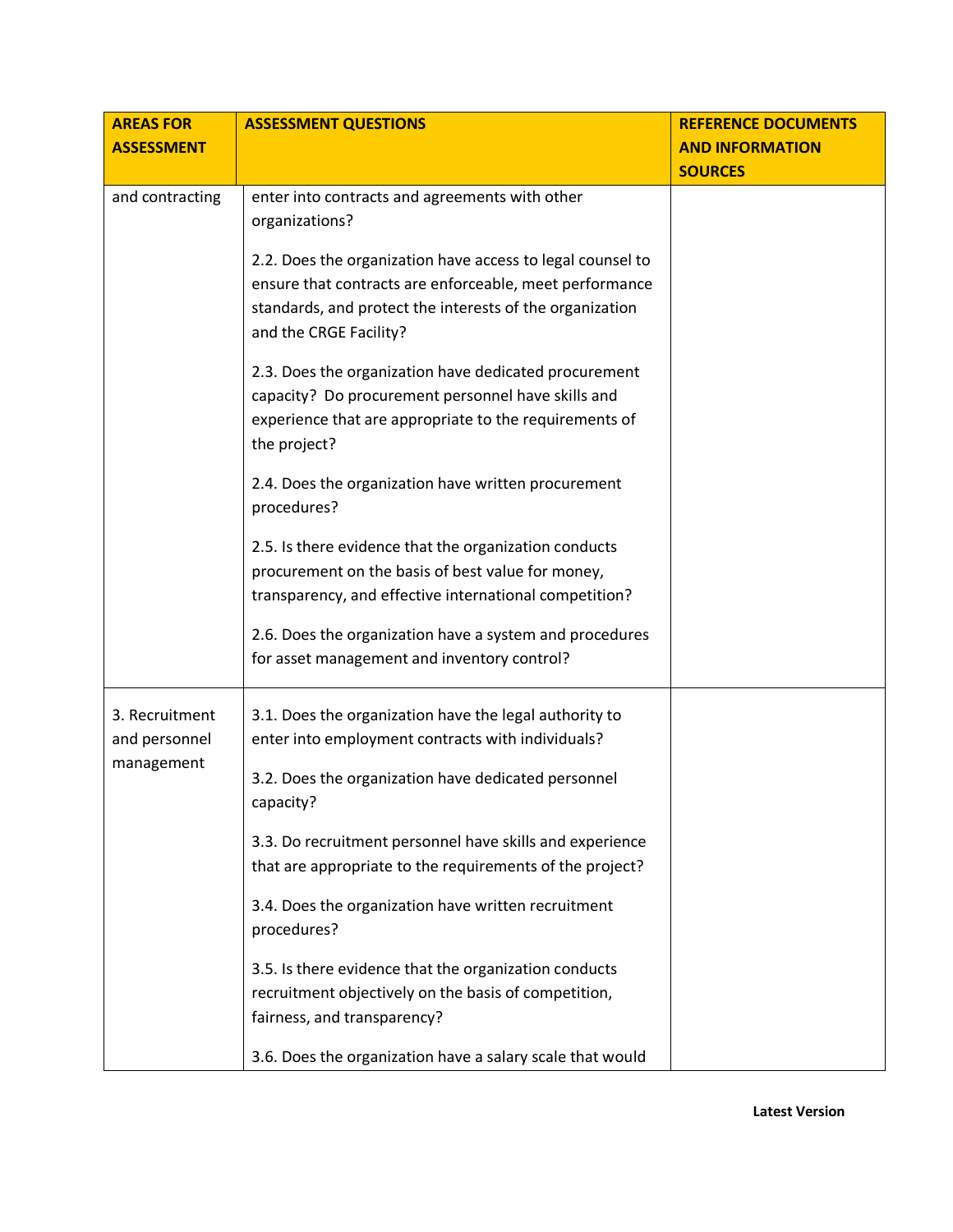| <b>AREAS FOR</b><br><b>ASSESSMENT</b>    | <b>ASSESSMENT QUESTIONS</b>                                | <b>REFERENCE DOCUMENTS</b><br><b>AND INFORMATION</b> |
|------------------------------------------|------------------------------------------------------------|------------------------------------------------------|
|                                          |                                                            | <b>SOURCES</b>                                       |
|                                          | apply to project personnel?                                |                                                      |
|                                          | 3.7. Would that scale inhibit the hiring of the best       |                                                      |
|                                          | candidates?                                                |                                                      |
|                                          |                                                            |                                                      |
| <b>3.2 Financial Management Capacity</b> |                                                            |                                                      |
| 1. Financial                             | 1.1. Does the organization have written rules and          |                                                      |
| management                               | regulations for financial management that are consistent   |                                                      |
| organization and                         | with international/national standards?                     |                                                      |
| personnel                                | 1.2. Does the organization have a dedicated finance unit?  |                                                      |
|                                          | 1.3. Do finance managers and personnel have skills and     |                                                      |
|                                          | experience that are appropriate to the requirements of     |                                                      |
|                                          | the project?                                               |                                                      |
|                                          | 1.4. Is the existing financial management capacity         |                                                      |
|                                          | adequate to meets the additional requirements of the       |                                                      |
|                                          | project?                                                   |                                                      |
|                                          | 1.5. Do finance personnel have experience in managing      |                                                      |
|                                          | donor resources?                                           |                                                      |
| 2. Financial                             | 2.1. Does the organization have a sustainable financial    |                                                      |
| position                                 | position?                                                  |                                                      |
|                                          | 2.2. What is the maximum amount of money the               |                                                      |
|                                          | organization has ever managed?                             |                                                      |
|                                          | 2.3. If the proposed project is implemented by this        |                                                      |
|                                          | organization, what percentage of the organization's total  |                                                      |
|                                          | funding would the project comprise?                        |                                                      |
|                                          |                                                            | Finance manual                                       |
| 3. Internal<br>control                   | 3.1. Does the organization maintain a bank account?        |                                                      |
|                                          | 3.2. Does the organization have written rules and          |                                                      |
|                                          | procedures on segregation of duties for receipt, handling  |                                                      |
|                                          | and custody of funds?                                      |                                                      |
|                                          | 3.3. How does the organization ensure physical security of |                                                      |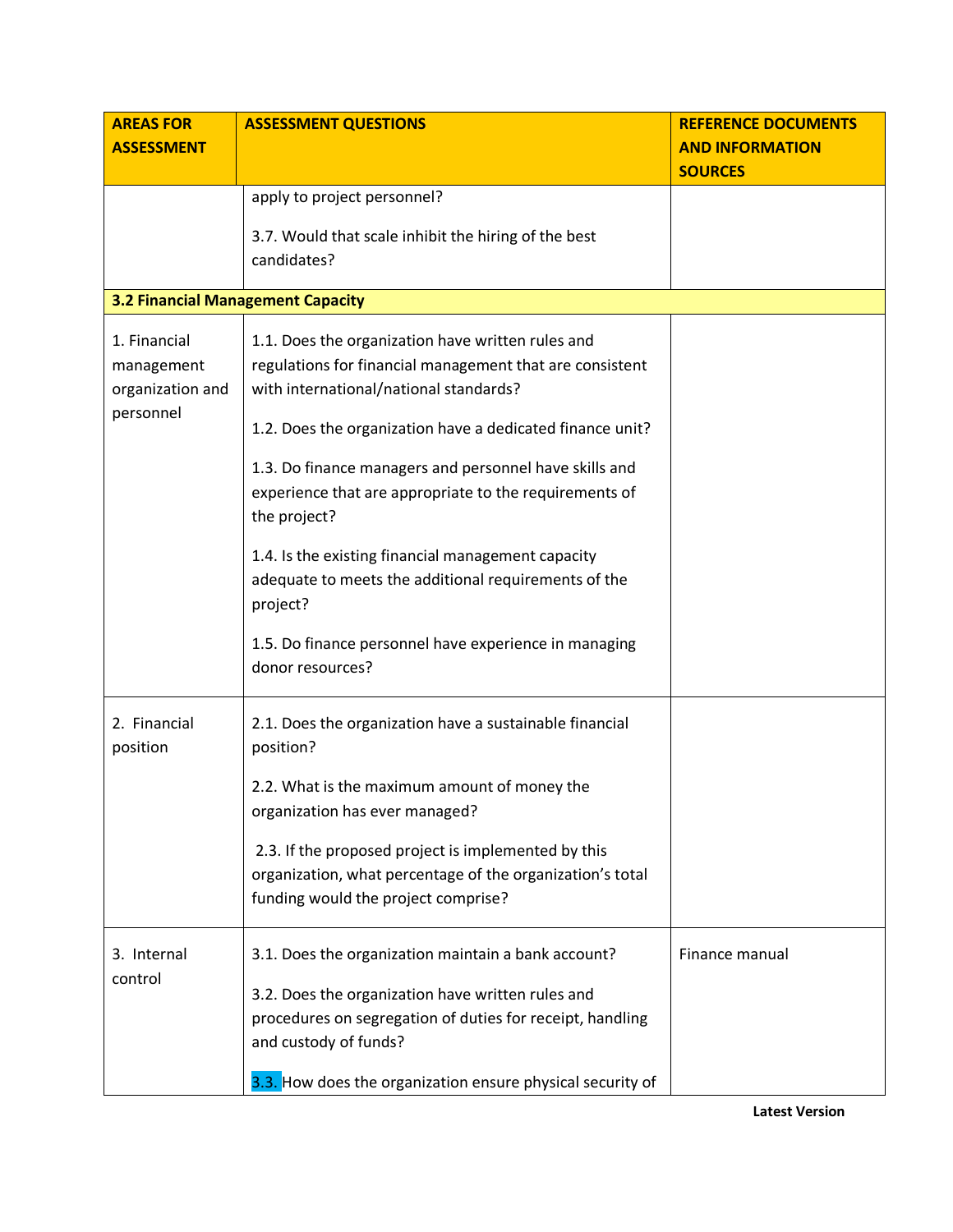| <b>AREAS FOR</b>                            | <b>ASSESSMENT QUESTIONS</b>                                                                                                      | <b>REFERENCE DOCUMENTS</b>               |
|---------------------------------------------|----------------------------------------------------------------------------------------------------------------------------------|------------------------------------------|
| <b>ASSESSMENT</b>                           |                                                                                                                                  | <b>AND INFORMATION</b><br><b>SOURCES</b> |
|                                             | advances, cash and records?                                                                                                      |                                          |
|                                             | 3.4. Does the organization have clear written procedures<br>and internal controls governing payments?                            |                                          |
|                                             | 3.5. How does the organization ensure that expenditures<br>conform to their intended uses?                                       |                                          |
|                                             | 3.6. Does the organization have a policy requiring two<br>signatures for payments over a defined limit?                          |                                          |
|                                             | 3.7. Is there any evidence of non-compliance with financial<br>rules and procedures?                                             |                                          |
| 4. Accounting<br>and financial<br>reporting | 4.1. Are accounts established and maintained in<br>accordance with national standards or requirements?                           |                                          |
|                                             | 4.2. When and to whom does the organization provide its<br>financial statements?                                                 |                                          |
|                                             | 4.3. Can the organization track and report separately on<br>the receipt and use of funds from individual donor<br>organizations? |                                          |
|                                             | 4.4. Is there any evidence of deficiencies in accounting or<br>financial reporting?                                              |                                          |
| 5. Audit                                    | 5.1. Is the organization subject regularly to external audit?                                                                    |                                          |
|                                             | 5.2. Is audit conducted in accordance with international<br>audit standards?                                                     |                                          |
|                                             | 5.3. Are audit findings public? If so, have the organization's                                                                   |                                          |
|                                             | financial audits produced any significant recommendations<br>for strengthening of financial systems and procedures?              |                                          |
|                                             |                                                                                                                                  |                                          |
|                                             | 5.4. Have audits identified instances non-compliance with<br>rules and procedures or misuse of financial resources?              |                                          |
|                                             | 5.6. What has been done to carry out audit                                                                                       |                                          |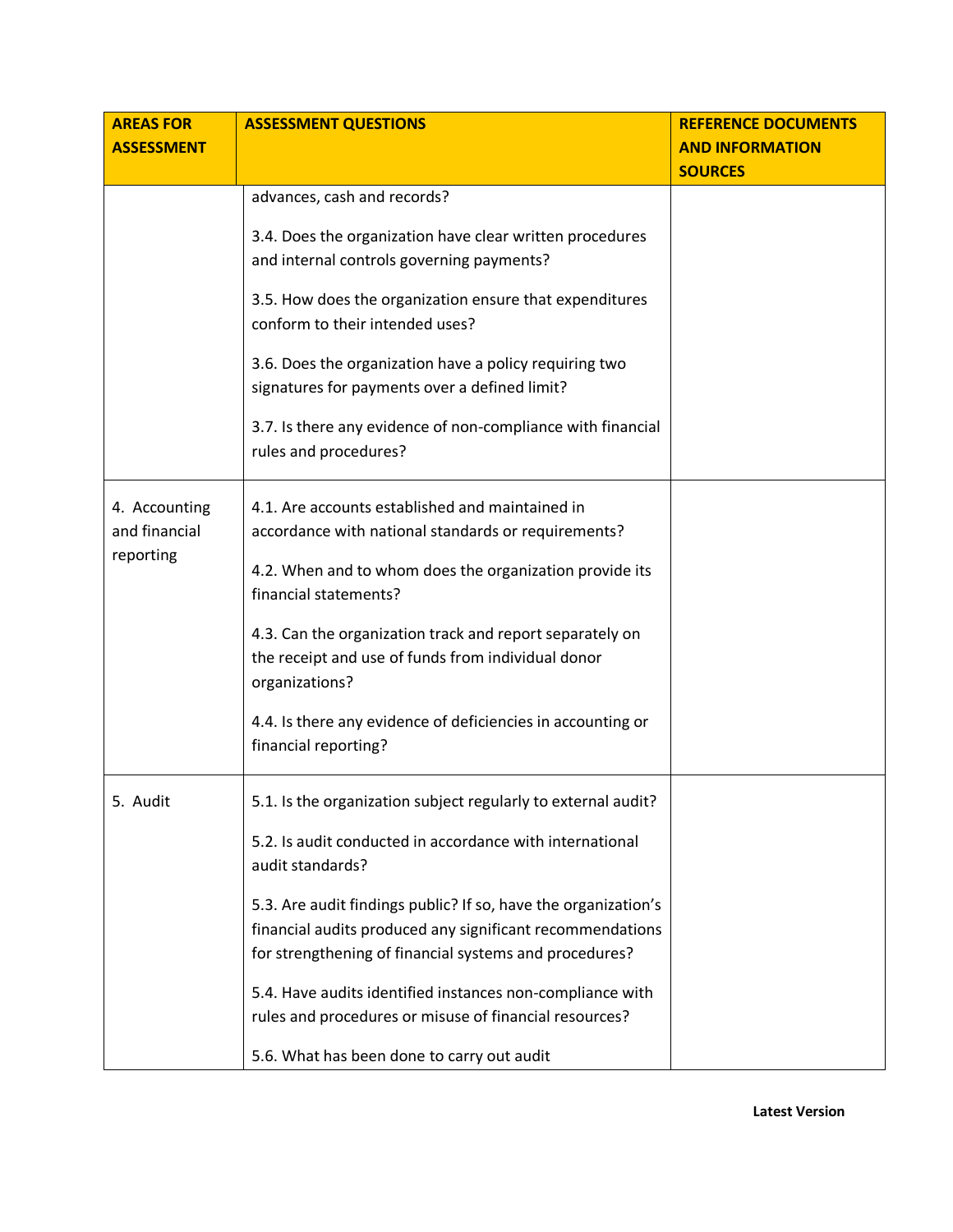| <b>AREAS FOR</b><br><u>l ASSESSMENT</u> | <b>ASSESSMENT QUESTIONS</b> | <b>REFERENCE DOCUMENTS</b><br><b>AND INFORMATION</b><br><b>SOURCES</b> |
|-----------------------------------------|-----------------------------|------------------------------------------------------------------------|
|                                         | recommendations?            |                                                                        |

#### **Note to Facility Programme Officer**

Unsatisfactory answers to the following questions should result in disqualification of the organization from further consideration for the role of IE/EE:

| <b>Topic</b>                                          | Question                                                                                                                                                                                                                                          | <b>Unsatisfactory Response</b>                                                                                                                                                       |
|-------------------------------------------------------|---------------------------------------------------------------------------------------------------------------------------------------------------------------------------------------------------------------------------------------------------|--------------------------------------------------------------------------------------------------------------------------------------------------------------------------------------|
| Legal Status                                          | What is the organization's legal status? Has it met<br>the legal requirements for operation in the<br>country?                                                                                                                                    | Organization's legal status is<br>unclear. Legal requirements for<br>operation in the country have not<br>been met.                                                                  |
| Proscribed<br>Organizations                           | Is the organization listed in any reference list of<br>proscribed organizations?                                                                                                                                                                  | Organization appears on a<br>reference list of xxxx of proscribed<br>organizations.                                                                                                  |
| Leadership<br>Commitment                              | Are leaders of the organization ready and willing to<br>implement the proposed project?                                                                                                                                                           | Leadership is not ready and willing<br>to implement the proposed project.                                                                                                            |
| Management<br><b>Experience and</b><br>Qualifications | Which managers in the organization would be<br>concerned with the proposed project? What are<br>their credentials and experience that relate to the<br>proposed project? Do these managers have<br>experience implementing donor-funded projects? | Managers lack qualifications and<br>experience related to the proposed<br>project.                                                                                                   |
| Technical<br>Knowledge and<br><b>Skills</b>           | Do the skills and experience of the organization's<br>technical professionals match those required for<br>the project? Would these professionals be<br>available to the project?                                                                  | Technical personnel lack skills and<br>experience related to the proposed<br>project. Technical personnel with<br>required skills would not be<br>available to the proposed project. |